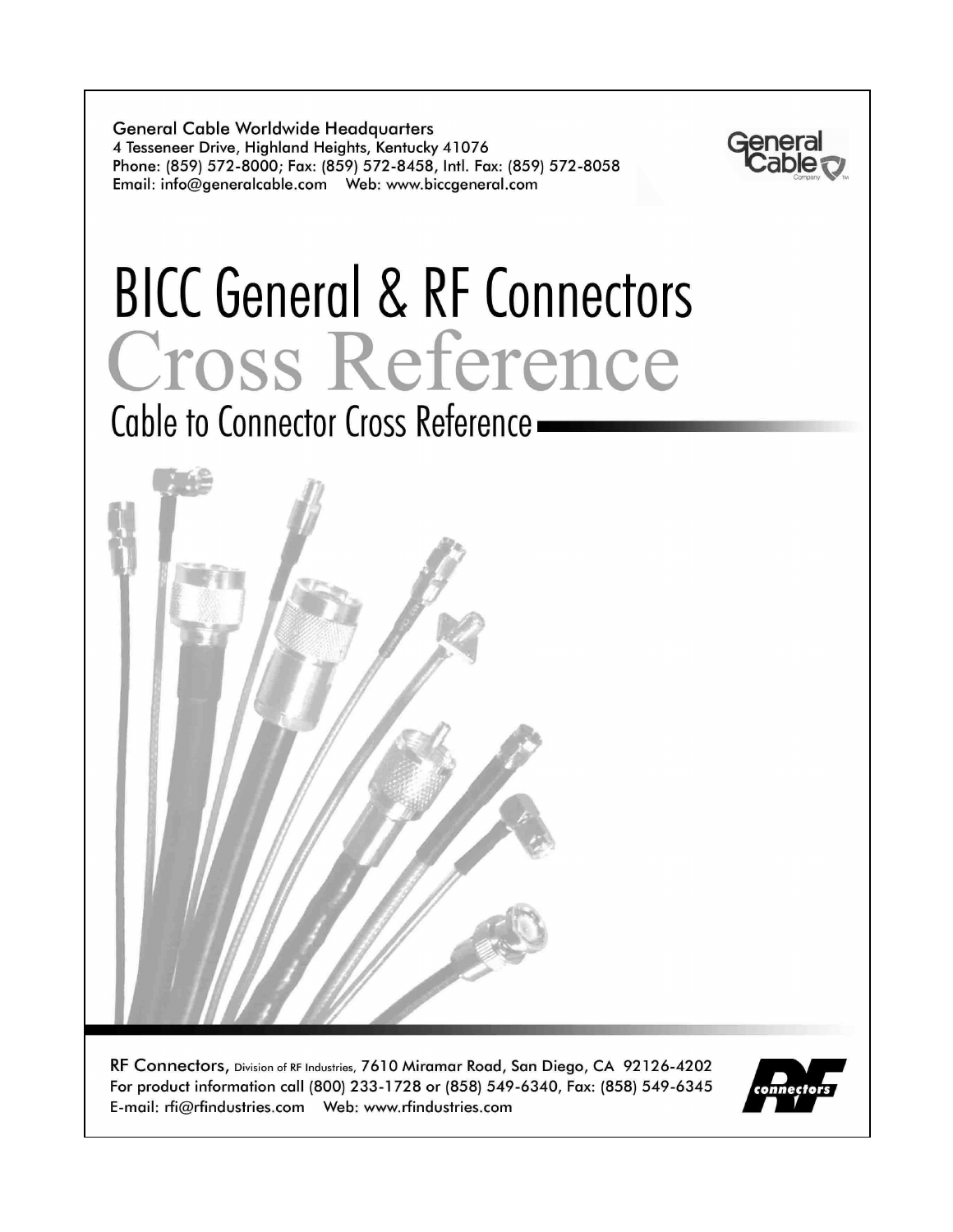## **HOW TO USE THIS MANUAL**

This manual is organized first by BICCGeneral Cable groups and second by the types of RFI connectors available for those groups. The connectors are divided into subgroups by type.

Each connector listing contains the RFI part number, the description and the materials used for each connector. The materials listings consist of the body, shell, pin/contact, and dielectric.

The Cable Number Locator below is supplied for easy cross-referencing by cable number to page number. Please see the Example below.

#### *Example:*

*You need to know if RFI has an N Male Clamp Solder Plug for BICCGeneral C5770.* 

*Refer to the table below for BICCGeneral C5770. Go to page 8. Under the heading for BICCGENERAL C1110, C1112, C1135, C1161, C1162, C1163, C1164, C1165, C5755, C5770, C6141, C6144, C6201 you will find RFN-1904-1N and RFN-1904-1S.* 

From the description and the materials information you are able to determine if one of these connectors works for your application. The legend at the top of page two explains the material codes used in this manual.

**Part numbers with an \* are special order only.** If you have special requirements, please contact RF Industries' sales department for assistance.

| <b>Cable</b><br># | Page # | <b>Cable</b><br># | Page #         | <b>Cable</b><br># | Page # | <b>Cable</b><br># | Page # | <b>Cable</b><br># | Page #         |
|-------------------|--------|-------------------|----------------|-------------------|--------|-------------------|--------|-------------------|----------------|
| C0990             | 9      | C1156             | $\overline{2}$ | C1192             | 10     | C5761             | 11     | C6102             | 6              |
| C1100             | 6      | C1157             | $\overline{2}$ | C1198             | 10     | C5770             | 8      | C6113             | 6              |
| C1102             | 9      | C1158             | 11             | C1199             | 10     | C5774             | 11     | C6141             | 8              |
| C1103             | 9      | C1160             | 11             | C3500             | 9      | C5775             | 11     | C6144             | 8              |
| C1104             | 6      | C1161             | 8              | C3520             | 9      | C5776             | 11     | C6151             | 4              |
| C1106             | 6      | C1162             | 8              | C3521             | 11     | C5777             | 11     | C6152             | 4              |
| C1108             | 12     | C1163             | 8              | C3523             | 11     | C5779             | 4      | C6153             | 4              |
| C1109             | 9      | C1164             | 8              | C5011             | 11     | C5802             | 11     | C6154             | 4              |
| C1110             | 8      | C1165             | 8              | C5015             | 10     | C5804             | 11     | C6161             | 9              |
| C1112             | 8      | C1166             | 4              | C5025             | 11     | C5814             | 11     | C6176             | $\overline{2}$ |
| C1113             | 9      | C1172             | 4              | C5029             | 11     | C5820             | 11     | C6178             | 9              |
| C1116             | 4      | C1174             | 4              | C5034             | 11     | C5822             | 11     | C6179             | 9              |
| C1117             | 4      | C1176             | 9              | C5039             | 11     | C5824             | 11     | C6181             | 10             |
| C1135             | 8      | C1178             | 4              | C5041             | 11     | C5826             | 11     | C6182             | 10             |
| C1142             | 9      | C1180             | 10             | C5043             | 11     | C5834             | 9      | C6201             | 8              |
| C1152             | 9      | C1188             | 4              | C5045             | 4      | C5836             | 8      | C8005             | 8              |
| C1154             | 9      | C1190             | 10             | C5755             | 8      | C5842             | 9      | C8025             | 9              |
| C1155             | 4      | C1191             | 10             | C5760             | 11     | C5844             | 9      | C8027             | 9              |

## **Cable Number Locator**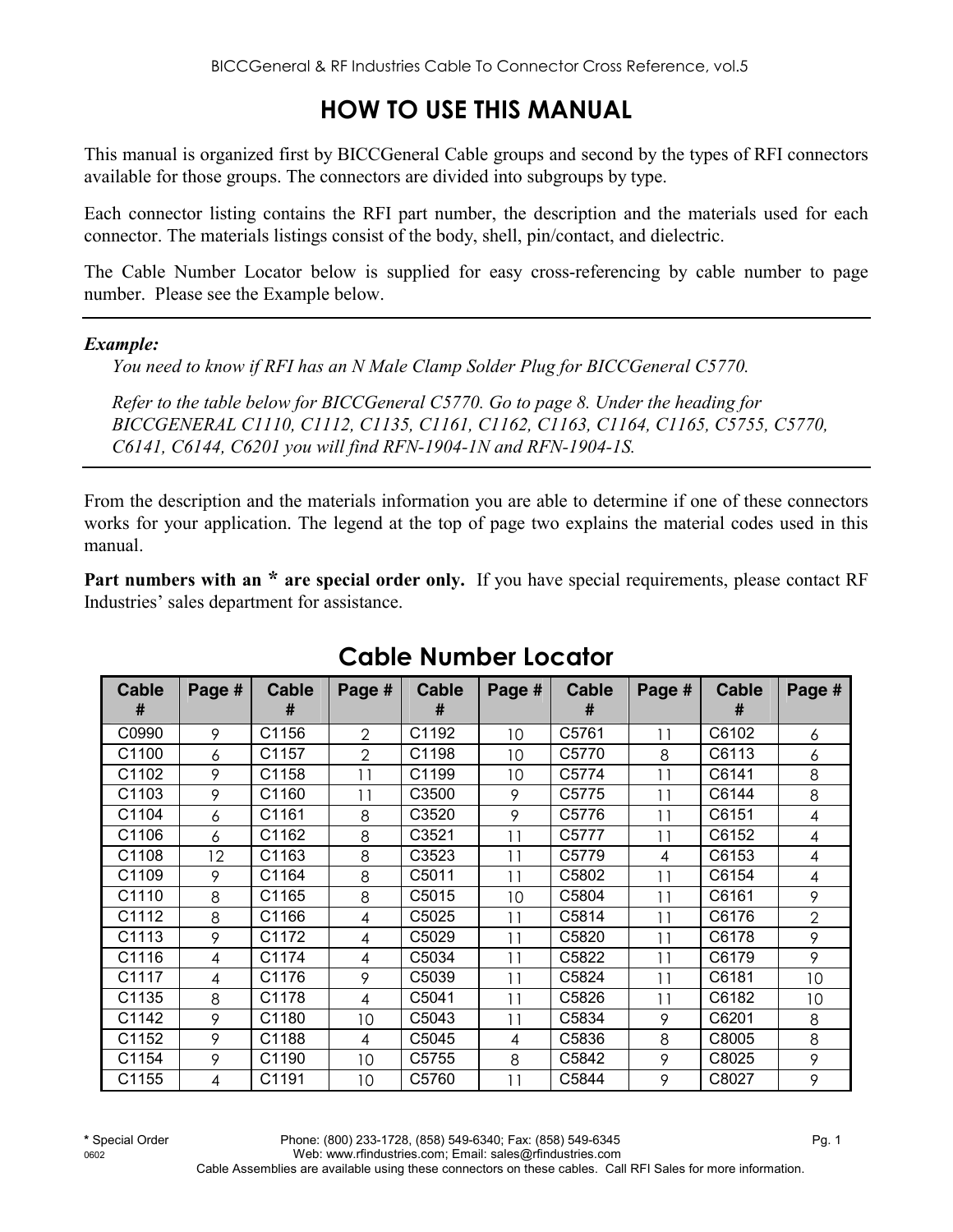*The information found in this guide was compiled using specifications that were current at the time of compilation. Please note that manufacturer's specifications are subject to change without notice. We therefore suggest that after using this guide to make your initial connector selections, you should obtain the latest product specifications from this cable manufacturer and RF Industries.* 

## **BICCGeneral & RF INDUSTRIES CABLE TO CONNECTOR CROSS REFERENCE**

|                             | Legend                      |                    |                                    |  |  |  |  |  |  |  |
|-----------------------------|-----------------------------|--------------------|------------------------------------|--|--|--|--|--|--|--|
| <b>BODY PLATING</b>         | <b>SHELL PLATING</b>        | <b>PIN/CONTACT</b> | <b>DIELECTRIC</b>                  |  |  |  |  |  |  |  |
| C - Chrome                  | C - Black Chrome            | G - Gold           | <b>B</b> - Bakelite, Dap, Phenolic |  |  |  |  |  |  |  |
| G - Gold                    | G - Gold                    | N - Nickel         | D - Delrin, Polypropylene          |  |  |  |  |  |  |  |
| N - Nickel                  | N - Nickel                  | S - Silver         | T-PTFE                             |  |  |  |  |  |  |  |
| S - Silver                  | S - Silver                  |                    |                                    |  |  |  |  |  |  |  |
| <b>SS - Stainless Steel</b> | <b>SS - Stainless Steel</b> |                    |                                    |  |  |  |  |  |  |  |

## **BICCGeneral C1156, C1157, C6176**

| <b>PART NUMBER</b>      | <b>DESCRIPTION</b>                                                                                                     | <b>BODY</b> | <b>SHELL</b>   | P/C   | <b>DIE</b>              |
|-------------------------|------------------------------------------------------------------------------------------------------------------------|-------------|----------------|-------|-------------------------|
|                         | 1.0/2.3                                                                                                                |             |                |       |                         |
| RF123-7000-B            | 1.0/2.3 Series Male Snap-On Crimp Plug                                                                                 | N           | $\overline{a}$ | G     | Τ                       |
| RF123-7001-B            | 1.0/2.3 Series Male Slide-On Crimp Plug                                                                                | N           | ---            | G     | $\overline{\mathsf{T}}$ |
| RF123-7002-B            | 1.0/2.3 Series Male Screw-On Crimp Plug                                                                                | N           | ---            | G     | $\mathsf{T}$            |
| RF123-7050-1B           | 1.0/2.3 Series Female Slide-On Crimp Jack                                                                              | G           | ---            | G     | $\mathsf T$             |
| RF123-7052-1B           | 1.0/2.3 Series Female Crimp Bulkhead Jack                                                                              | G           | ---            | G     | T                       |
|                         | <b>BNC</b>                                                                                                             |             |                |       |                         |
| <b>RFB-1100-B</b>       | <b>BNC Male Clamp Solder Plug</b>                                                                                      | N           | N              | G     | T                       |
| RFB-1106-5              | BNC Male Crimp Plug (Large Ferrule)                                                                                    | N           | N              | G     | T                       |
| RFB-1106-6              | BNC Male Crimp Plug (Small Ferrule)                                                                                    | N           | N              | G     | $\overline{\mathsf{T}}$ |
| <b>RFB-1110-B</b>       | BNC Male R/A Crimp Plug                                                                                                | N           | N              | G     | T                       |
| RFB-1116-B-03           | BNC Female Crimp Front-Mount Bulkhead Jack                                                                             | N           | ---            | G     | $\mathsf{T}$            |
| <b>RFB-1117-BT</b>      | BNC Female Crimp Rear-Mount Bulkhead, Panel Thickness .200                                                             | N           | ---            | G     | $\mathsf{T}$            |
| RFB-1117-BT-03          | BNC Female Crimp Rear-Mount Bulkhead, Panel Thickness .140                                                             | N           | ---            | G     | $\top$                  |
| <b>RFB-1123-B</b>       | <b>BNC Female Crimp Socket Jack</b>                                                                                    | N           | ---            | G     | $\overline{\mathsf{T}}$ |
|                         | <b>FME</b>                                                                                                             |             |                |       |                         |
| <b>RFE-6000-B</b>       | FME Male Crimp Plug                                                                                                    | N           | N              | G     | T                       |
|                         | MМ                                                                                                                     |             |                |       |                         |
| RFM-2100-1              | MM Male Crimp Plug                                                                                                     | $\mathbf S$ | ---            | S     | T                       |
|                         | N                                                                                                                      |             |                |       |                         |
| RFN-1005-B-03           | N Male Crimp Plug                                                                                                      | N           | N              | G     | T                       |
| RFN-1009-B-03*          | N Male Right Angle Crimp Plug, Square Body                                                                             | N           | N              | G     | T                       |
| RFN-1022-18             | N Female Crimp Bulkhead Rear-Mount Jack                                                                                | N           | ---            | G     | $\overline{\mathsf{T}}$ |
| <b>RFN-1022-8</b>       | N Female Crimp Bulkhead Rear-Mount Jack w/ O-Ring                                                                      | N           | ---            | G     | $\overline{\mathsf{T}}$ |
| <b>RFN-1027-B</b>       | N Female Crimp Jack                                                                                                    | S           | ---            | G     | $\overline{1}$          |
|                         | <b>Modified Shell TNC</b>                                                                                              |             |                |       |                         |
| <b>RFS-2002</b>         | Modified TNC Male Clamp Plug w/ Extended Threads                                                                       | N           | $---$          | G     | D                       |
|                         | <b>TNC</b>                                                                                                             |             |                |       |                         |
| * Special Order<br>0602 | Phone: (800) 233-1728, (858) 549-6340; Fax: (858) 549-6345<br>Web: www.rfindustries.com; Email: sales@rfindustries.com |             |                | Pg. 2 |                         |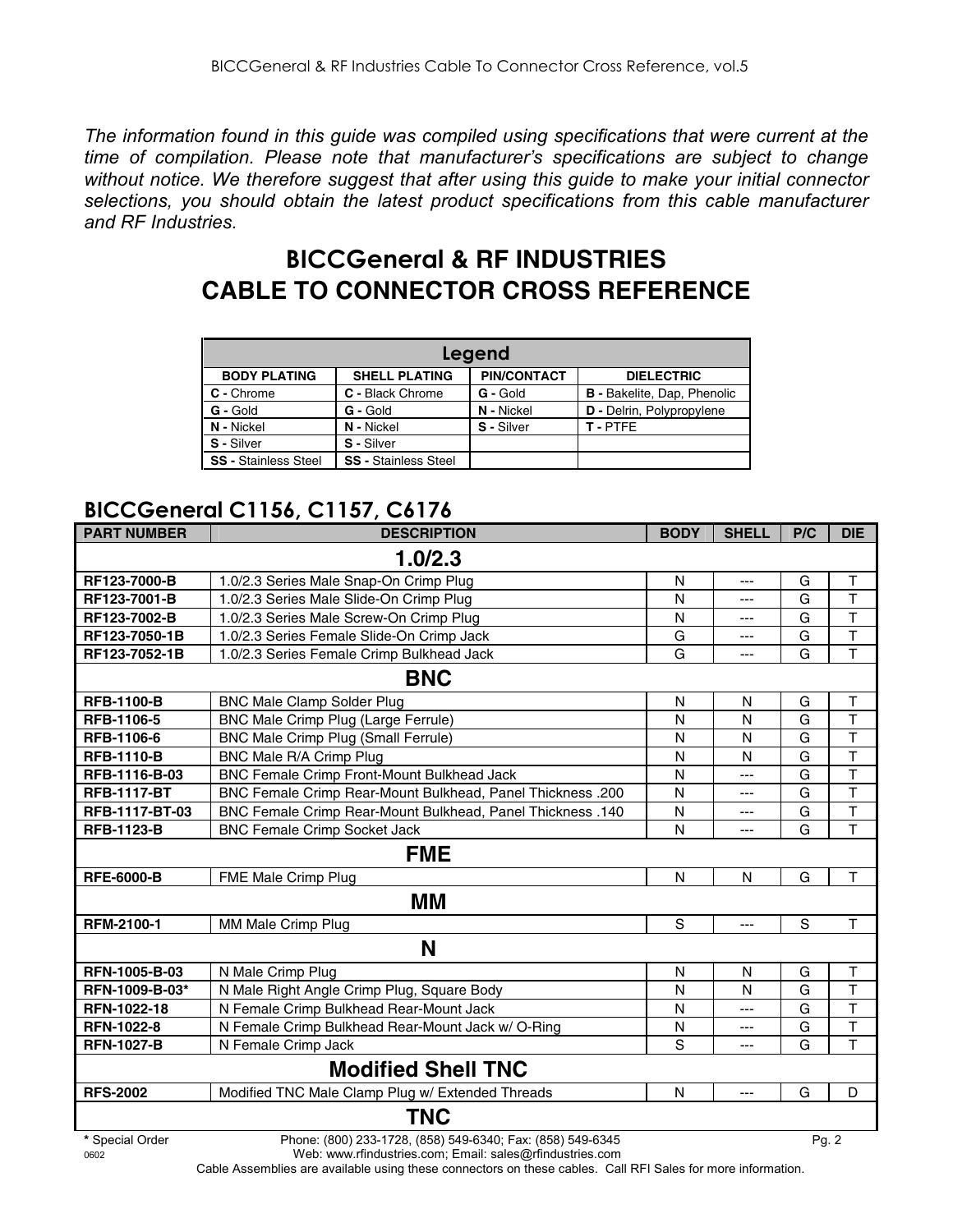| RFT-1201-1B*                         | TNC Male Clamp Plug                                                | N           | N            | G      | $\mathsf{T}$            |
|--------------------------------------|--------------------------------------------------------------------|-------------|--------------|--------|-------------------------|
| <b>PART NUMBER</b>                   | <b>DESCRIPTION</b>                                                 | <b>BODY</b> | <b>SHELL</b> | P/C    | <b>DIE</b>              |
| RFT-1202-3                           | <b>TNC Male Crimp Plug</b>                                         | N           | N            | G      | D                       |
| <b>RFT-1212-B</b>                    | TNC Female Crimp Rear-Mount Bulkhead                               | N           | ---          | G      | D                       |
|                                      | <b>Mini-UHF</b>                                                    |             |              |        |                         |
| <b>RFU-600-3</b>                     | Mini-UHF Male Crimp Plug                                           | N           | N            | G      | Т                       |
| RFU-600-10B*                         | Mini-UHF Male Right Angle Crimp Plug                               | N           | N            | G      | T                       |
| <b>RFU-601-3</b>                     | Mini-UHF Female Crimp Jack                                         | N           | ---          | G      | T                       |
| RFU-617-01                           | Mini-UHF Female Crimp Rear-Mount Bulkhead with Hardware            | N           | ---          | G      | D                       |
| <b>RFU-617-B</b>                     | Mini-UHF Female Crimp Rear-Mount Bulkhead                          | N           | ---          | G      | D                       |
|                                      | <b>MC Card</b>                                                     |             |              |        |                         |
| <b>RMC-6010-B</b>                    | MC Card Straight Crimp Plug                                        | N           | $---$        | G      | $\sf T$                 |
| <b>RMC-6010-B</b>                    | MC Card Right Angle Crimp Plug                                     | N           | ---          | G      | T                       |
|                                      | <b>MCX</b>                                                         |             |              |        |                         |
| <b>RMX-8000-B</b>                    | <b>MCX Male Crimp Plug</b>                                         | N           | ---          | G      | T                       |
| RMX-8000-1B                          | <b>MCX Male Crimp Plug</b>                                         | G           | $---$        | G      | T                       |
| <b>RMX-8010-B</b>                    | MCX Male Right Angle Crimp Plug                                    | N           | ---          | G      | $\top$                  |
| RMX-8010-1B                          | MCX Male Right Angle Crimp Plug                                    | G           |              | G      | T                       |
|                                      | <b>MMCX</b>                                                        |             |              |        |                         |
| RMX-9000-1B                          | <b>MMCX Male Crimp Plug</b>                                        | G           | ---          | G      | $\sf T$                 |
| RMX-9010-1B                          | MMCX Male Right Angle Crimp Plug                                   | G           | ---          | G      | $\top$                  |
| RMX-9050-1B                          | MMCX Female Crimp Jack                                             | G           |              | G      | T                       |
|                                      | <b>Reverse Polarity</b>                                            |             |              |        |                         |
| <b>RP-1117-BT</b>                    | BNC Reverse Polarity Crimp Bulkhead Jack (Male Contact)            | N           | N            | G      | T                       |
| RP-1202-1B                           | TNC Reverse Polarity Crimp Plug (Female Contact)                   | Ν           | N            | G      | T                       |
| <b>RP-1212-B</b>                     | TNC Reverse Polarity Rear-Mount Crimp B/H Jack (Male Contact)      | Ν           | $\mathsf{N}$ | G      | $\overline{\mathsf{T}}$ |
| <b>RP-1216-B</b>                     | TNC Reverse Polarity Crimp Jack (Male Contact)                     | N           | ---          | G      | $\overline{\mathsf{T}}$ |
| <b>RP-3000-B</b>                     | SMA Reverse Polarity Crimp Plug (Female Contact)                   | N           | N            | G      | $\overline{\mathsf{T}}$ |
| RP-3000-1B                           | SMA Reverse Polarity Crimp Plug (Female Contact)                   | G           | G            | G      | $\overline{\mathsf{T}}$ |
| RP-3010-1B                           | SMA Reverse Polarity Right Angle Crimp Plug (Female Contact)       | G           | G            | G      | $\overline{\mathsf{T}}$ |
| RP-3050-1B                           | SMA Reverse Polarity Female Crimp Jack (Male Contact)              | G           | G            | G      | T                       |
| RP-3252-1B                           | SMA Reverse Polarity Crimp Bulkhead Jack (Male Contact)            | G           | G            | G      | $\overline{\mathsf{T}}$ |
| <b>RP-4252-B</b>                     | SMB Reverse Polarity Crimp Bulkhead Jack (Female Contact)          | N           | ---          | G      | $\mathsf T$             |
|                                      | <b>SMA</b>                                                         |             |              |        |                         |
| <b>RSA-3000-1B</b>                   | SMA Male Crimp Plug                                                | G           | G            | G      | $\sf T$                 |
| <b>RSA-3000-B</b>                    | SMA Male Crimp Plug                                                | N           | N            | G      | T                       |
| <b>RSA-3000-B-SS</b>                 | SMA Male Crimp Plug                                                | SS          | SS           | G      | $\top$                  |
| RSA-3000-1B-03                       | SMA Male Crimp Plug                                                | G           | SS           | G      | T                       |
| RSA-3000-7-B*                        | SMA Male Crimp Plug                                                | SS          | SS           | G      | $\mathsf T$             |
| <b>RSA-3010-1B</b><br>RSA-3010-1B-04 | SMA Male Right Angle Crimp Plug<br>SMA Male Right Angle Crimp Plug | G<br>G      | G<br>SS      | G<br>G | T<br>$\sf T$            |
| <b>RSA-3010-B</b>                    | SMA Male Right Angle Crimp Plug                                    | N           | N            | G      | $\top$                  |
| <b>RSA-3010-B-SS</b>                 | SMA Male Right Angle Crimp Plug                                    | SS          | SS           | G      | $\top$                  |
| <b>RSA-3050-1B</b>                   | SMA Female Crimp Jack                                              | G           | G            | G      | $\top$                  |
| <b>RSA-3050-B</b>                    | SMA Female Crimp Jack                                              | N           | N            | G      | Т                       |
| <b>RSA-3100-B</b>                    | SMA Male Clamp Solder Plug                                         | N           | N            | G      | T                       |
| <b>RSA-3110-B</b>                    | SMA Male Right Angle Clamp Plug                                    | N           | N            | G      | $\sf T$                 |
| <b>RSA-3252-B</b>                    | SMA Female Bulkhead, W/O Gasket                                    | N           | N            | G      | $\sf T$                 |
| RSA-3252-B-03                        | SMA Female Bulkhead, W/ Gasket                                     | N           | N            | G      | $\top$                  |
|                                      | <b>SMB</b>                                                         |             |              |        |                         |
| <b>RSB-4000-B</b>                    | <b>SMB Crimp Plug</b>                                              | N           | ---          | G      | Τ                       |
| RSB-4000-B-03                        | SMB Crimp Plug (See Catalog)                                       | N           | ---          | G      | Τ                       |
|                                      |                                                                    |             |              |        |                         |

**\*** Special Order Phone: (800) 233-1728, (858) 549-6340; Fax: (858) 549-6345 Pg. 3

0602 Web: www.rfindustries.com; Email: sales@rfindustries.com Cable Assemblies are available using these connectors on these cables. Call RFI Sales for more information.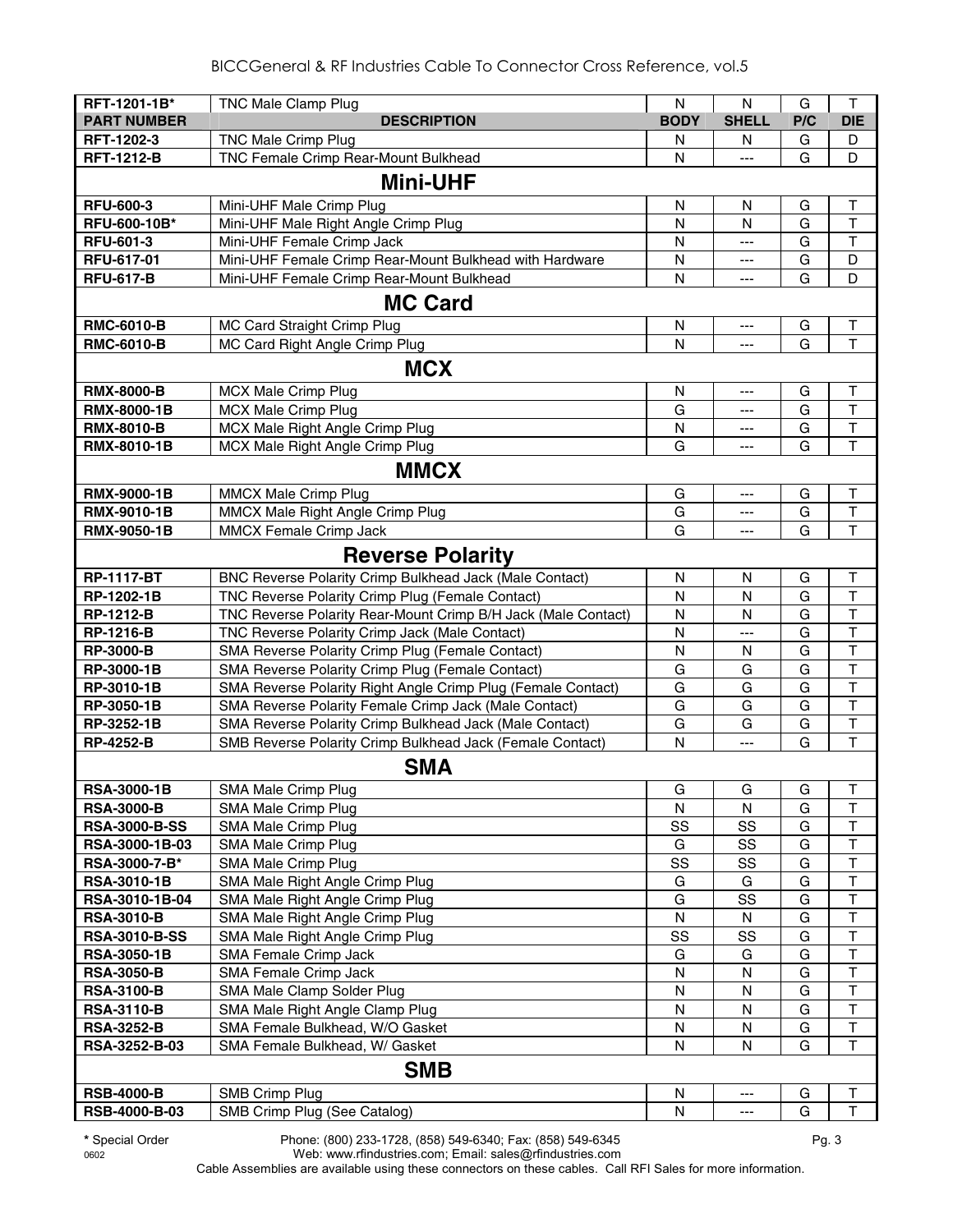BICCGeneral & RF Industries Cable To Connector Cross Reference, vol.5

| <b>RSB-4000-1B</b> | SMB Crimp Plug                                  | G           | $---$        | G   |            |
|--------------------|-------------------------------------------------|-------------|--------------|-----|------------|
| <b>RSB-4010-B</b>  | SMB Right Angle Crimp Plug                      | Ν           | $---$        | G   |            |
| <b>RSB-4010-1B</b> | SMB Right Angle Crimp Plug                      | G           | ---          | G   |            |
| <b>PART NUMBER</b> | <b>DESCRIPTION</b>                              | <b>BODY</b> | <b>SHELL</b> | P/C | <b>DIE</b> |
| <b>RSB-4050-B</b>  | SMB Crimp Jack                                  | N           | $--$         | G   |            |
| <b>RSB-4050-1B</b> | SMB Crimp Jack                                  | G           | ---          | G   |            |
| <b>RSB-4055-1B</b> | SMB Right Angle Crimp Jack                      | G           | $---$        | G   |            |
| <b>RSB-4100-B</b>  | SMB Clamp Plug                                  | N           | $---$        | G   |            |
| <b>RSB-4252-B</b>  | SMB Jack, Crimp Bulkhead, Rear-Mount, W/ D-Flat | N           | $--$         | G   |            |
|                    | <b>Reverse Thread</b>                           |             |              |     |            |
| RT-3252-1B-04      | SMA Reverse Thread Female Crimp                 | N           |              | G   |            |

#### **BICCGeneral C1116, C1117, C1155, C1166, C1172, C1174, C1178, C1188, C5045, C5779, C6151, C6152, C6153, C6154**

| <b>PART NUMBER</b>  | <b>DESCRIPTION</b>                                                                | <b>BODY</b>             | <b>SHELL</b>             | P/C            | <b>DIE</b>              |
|---------------------|-----------------------------------------------------------------------------------|-------------------------|--------------------------|----------------|-------------------------|
|                     | <b>BNC</b>                                                                        |                         |                          |                |                         |
| RFB-1100-2          | BNC Male Clamp Solder Plug (Captive Pin); UG-88D/U                                | N                       | N                        | G              | D                       |
| <b>RFB-1100-2ST</b> | BNC Clamp Solder Plug(Captive Pin); UG-88/U, C/U, D/U, E/U                        | S                       | $\overline{s}$           | G              | $\top$                  |
| <b>RFB-1102-T</b>   | <b>BNC Male Solderless Plug</b>                                                   | $\mathsf{N}$            | N                        | $\mathsf S$    | $\top$                  |
| <b>RFB-1104</b>     | <b>BNC Male Twist-on Plug</b>                                                     | N                       | N                        | S              | D                       |
| RFB-1106-2          | BNC Male Crimp Plug; UG-1785/U                                                    | N                       | N                        | $\overline{G}$ | D                       |
| <b>RFB-1106-2ST</b> | BNC Male Crimp Plug; UG-1785/U                                                    | S                       | S                        | G              | $\overline{\mathsf{T}}$ |
| <b>RFB-1106-2T</b>  | BNC Male Crimp Plug; UG-1785/U                                                    | N                       | N                        | G              | $\overline{\mathsf{T}}$ |
| RFB-1106-9          | BNC Male Q/D Univ. Crimp Plug; for BNC, TNC, & N Female                           | $\mathsf{N}$            | N                        | G              | D                       |
| RFB-1106-C-03       | BNC Male Crimp with BeCu Contact                                                  | N                       | N                        | G              | D                       |
| RFB-1110-C-04       | <b>BNC Male Right Angle Clamp Plug</b>                                            | $\overline{s}$          | $\overline{s}$           | $\overline{G}$ | $\overline{\mathsf{T}}$ |
| <b>RFB-1110-S</b>   | BNC Male Right Angle Solder Plug; UG-913/U, A/U                                   | S                       | $\overline{s}$           | $\overline{s}$ | $\overline{\mathsf{T}}$ |
| RFB-1110-1          | <b>BNC Male Right Angle Crimp Plug</b>                                            | $\overline{\mathsf{N}}$ | N                        | G              | $\overline{\mathsf{T}}$ |
| RFB-1110-C-04       | BNC Male Right Angle Clamp Plug                                                   | $\mathbf S$             | $\mathbf S$              | G              | $\top$                  |
| <b>RFB-1117</b>     | <b>BNC Female Crimp Bulkhead Jack</b>                                             | N                       | $---$                    | G              | D                       |
| <b>RFB-1121</b>     | <b>BNC Female Twist-on Jack</b>                                                   | N                       | ---                      | S              | D                       |
| RFB-1123-1          | <b>BNC Female Crimp Jack</b>                                                      | N                       | ---                      | G              | $\top$                  |
| <b>RFB-1160</b>     | BNC Wall Plate Flush Mount Crimp Jack                                             | N                       | ---                      | G              | D                       |
| <b>RFB-1161</b>     | BNC Wall Plate Flush Mount Twist on Jack                                          | N                       | $\overline{a}$           | G              | D                       |
|                     | <b>7/16 Din</b>                                                                   |                         |                          |                |                         |
| RFD-1600-2-C        | 7/16 Din Male Clamp Plug Combo Straight or Right Angle                            | $\mathbf S$             | $\mathbf S$              | S              | T                       |
| RFD-1605-2-C        | 7/16 Din Male Crimp Plug Combo Straight or Right Angle                            | $\mathbf S$             | S                        | S              | $\top$                  |
| RFD-1625-2-C        | 7/16 Din Female Clamp Jack Combo Straight or Right Angle                          | $\mathbf S$             | $\overline{a}$           | $\overline{s}$ | $\overline{\mathsf{T}}$ |
| <b>RFD-1630-2-C</b> | 7/16 Din Female Crimp Jack Combo Straight or Right Angle                          | $\overline{s}$          | $\overline{a}$           | $\overline{s}$ | $\overline{\mathsf{T}}$ |
| RFD-1641-2-C*       | 7/16 Din Female 4-Hole Flange Clamp Panel Mount, Combo<br>Straight or Right Angle | S                       | $\qquad \qquad - -$      | S              | $\mathsf{T}$            |
| RFD-1642-2-C*       | 7/16 Din Female 4-Hole Flange Crimp Panel Mount, Combo<br>Straight or Right Angle | $\mathbf S$             | $---$                    | $\mathbf S$    | $\mathsf T$             |
|                     | <b>FME</b>                                                                        |                         |                          |                |                         |
| <b>RFE-6000-C</b>   | FME Male Crimp                                                                    | N                       | $\overline{\phantom{a}}$ | G              | T                       |
| <b>RFE-6000-6C*</b> | FME Male Crimp, Black                                                             | C                       | $\overline{a}$           | G              | $\overline{\mathsf{T}}$ |
| <b>RFE-6050-C</b>   | FME Female Crimp                                                                  | $\overline{\mathsf{N}}$ | ---                      | G              | $\mathsf T$             |
| RFE-6050-6C*        | FME Female Crimp, Black                                                           | $\mathsf{C}$            |                          | G              | T                       |
|                     | N                                                                                 |                         |                          |                |                         |
| <b>RFN-1000-N</b>   | N Male Solder Clamp Plug; UG-536 B/U                                              | $\mathsf{N}$            | $\mathsf{N}$             | G              | $\mathsf T$             |
| <b>RFN-1000-1S</b>  | N Male Solder Clamp Plug; UG-536 A/U                                              | S                       | S                        | G              | $\top$                  |
| <b>RFN-1001-S</b>   | N Male Solder Plug                                                                | S                       | $\overline{s}$           | G              | $\mathsf{T}$            |
| * Special Order     | Phone: (800) 233-1728, (858) 549-6340; Fax: (858) 549-6345                        |                         |                          |                | Pg. 4                   |

0602 Web: www.rfindustries.com; Email: sales@rfindustries.com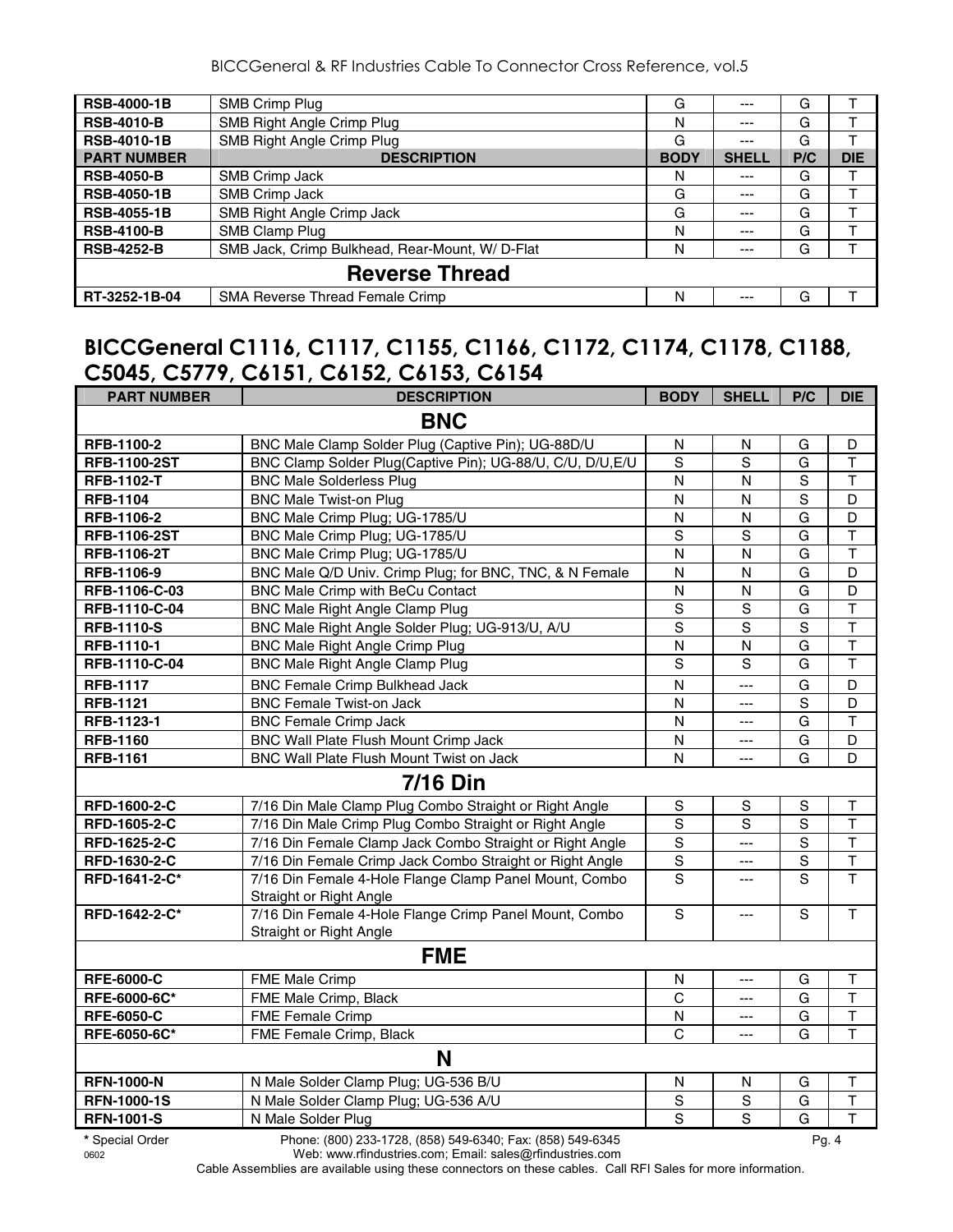| <b>RFN-1005-2N</b>      | N Male Crimp Plug                                                                                                      | N              | N            | G           | T                       |
|-------------------------|------------------------------------------------------------------------------------------------------------------------|----------------|--------------|-------------|-------------------------|
| <b>RFN-1005-3C</b>      | N Male Crimp Plug                                                                                                      | $\mathbf S$    | S            | G           | $\top$                  |
| <b>RFN-1005-5</b>       | N Male Crimp Plug (Quick Disconnect)                                                                                   | $\overline{s}$ | S            | G           | $\overline{\mathsf{T}}$ |
| <b>RFN-1009-C</b>       | N Male Right Angle Crimp Plug                                                                                          | $\overline{s}$ | $\mathbf S$  | G           | $\overline{\mathsf{T}}$ |
| RFN-1009-C-03           | N Male Right Angle Crimp Plug, Square Body                                                                             | $\overline{s}$ | $\mathbf S$  | G           | $\overline{\mathsf{T}}$ |
| <b>PART NUMBER</b>      | <b>DESCRIPTION</b>                                                                                                     | <b>BODY</b>    | <b>SHELL</b> | P/C         | <b>DIE</b>              |
| RFN-1021-6              | N Female Chassis, 4-Hole Flange, Solder Clamp                                                                          | S              | ---          | G           | т                       |
| RFN-1022-8-C            | N Female Crimp Blkhd, Rear Mount w/ O-Ring, for RG-58/U                                                                | N              | ---          | G           | $\mathsf T$             |
| RFN-1025-1              | N Female Cable Clamp Jack; UG-536B/U                                                                                   | S              | ---          | G           | $\overline{\mathsf{T}}$ |
| <b>RFN-1027</b>         | N Female Crimp Cable Jack                                                                                              | S              | ---          | G           | $\overline{\mathsf{T}}$ |
|                         | <b>Modified Shell SMA</b>                                                                                              |                |              |             |                         |
| <b>RFS-2006</b>         | SMA Male Right Angle Crimp with Modified Shell                                                                         | N              | ---          | G           | $\top$                  |
|                         | <b>TNC</b>                                                                                                             |                |              |             |                         |
| <b>RFT-1200</b>         | TNC Male Clamp Solder Plug; MS39012/26-0101                                                                            | N              | N            | S           | Τ                       |
| RFT-1202-2              | TNC Male Crimp Plug (Captive Pin); MS39012/26-0011                                                                     | N              | N            | G           | D                       |
| <b>RFT-1202-2B</b>      | TNC Male Crimp Plug (Black Body); MS39012/26-001                                                                       | C              | С            | G           | D                       |
| <b>RFT-1202-2T</b>      | TNC Male Crimp Plug (Captive Pin); MS39012/26-0011                                                                     | N              | N            | G           | $\mathsf{T}$            |
| <b>RFT-1202-5</b>       | TNC Male Crimp Plug; (Quick Disconnect)                                                                                | N              | N            | G           | D                       |
| <b>RFT-1204</b>         | <b>TNC Male Solderless Plug</b>                                                                                        | ${\sf N}$      | N            | $\mathbf S$ | D                       |
| <b>RFT-1206</b>         | TNC Male Twist on Plug; AMP 2221983-7                                                                                  | N              | $\mathsf{N}$ | S           | D                       |
| <b>RFT-1212</b>         | TNC Female Crimp Bulkhead Jack; MS39012/23329/4-14                                                                     | N              | ---          | G           | D                       |
| <b>RFT-1214</b>         | TNC Female Twist on Cable Jack                                                                                         | N              | ---          | S           | D                       |
| RFT-1216-1              | TNC Female Crimp Cable Jack; MS39012/27-0504                                                                           | N              | ---          | G           | D                       |
| <b>RFT-1218</b>         | TNC Male R/A Crimp Plug; MS39012/30-0504                                                                               | N              | N            | G           | $\overline{1}$          |
|                         | <b>UHF</b>                                                                                                             |                |              |             |                         |
| <b>RFU-500</b>          | UHF Solder Plug; PL-259; Use with RFU-530 Reducer                                                                      | $\mathbb S$    | N            | S           | Dap                     |
| <b>RFU-501</b>          | UHF Solder Plug; PL-259; Use with RFU-530-S Reducer                                                                    | S              | S            | S           | т                       |
| <b>RFU-504</b>          | UHF Male Push on Ferrule (No Installation Tools); PL-259                                                               | N              | N            | S           | Dap                     |
| <b>RFU-505</b>          | <b>UHF Male Crimp Plug</b>                                                                                             | N              | N            | S           | Dap                     |
| <b>RFU-505-ST</b>       | <b>UHF Male Crimp Plug</b>                                                                                             | $\mathbf S$    | $\mathbf S$  | S           | $\mathsf{T}$            |
| <b>RFU-505-5</b>        | UHF Male Crimp Plug (Short Crimp)                                                                                      | N              | N            | N           | D                       |
| <b>RFU-520</b>          | UHF Female Cable Clamp Jack                                                                                            | N              | ---          | S           | $\top$                  |
| <b>RFU-527</b>          | <b>UHF Female Crimp</b>                                                                                                | N              | N            | S           | D                       |
| <b>RFU-527-T</b>        | <b>UHF Female Crimp Jack</b>                                                                                           | N              | ---          | S           | $\mathsf{T}$            |
| <b>RFU-530</b>          | Adapter/Reducer; Use with RFU-500                                                                                      | N              | ---          | ---         | ---                     |
| <b>RFU-530-S</b>        | Adapter/Reducer; Use with RFU-501                                                                                      | $\mathbf S$    | ---          | ---         | ---                     |
| <b>RFU-530-Z*</b>       | Adapter/Reducer; Use with RFU-500 & 501                                                                                | N              | ---          | ---         | ---                     |
|                         | <b>Mini-UHF</b>                                                                                                        |                |              |             |                         |
| <b>RFU-600</b>          | Mini-UHF Push-on Ferrule Plug (No Installation Tools<br>Needed)                                                        | N              | N            | S           | $\mathsf{T}$            |
| <b>RFU-600-1</b>        | Mini-UHF Male Crimp Plug; (AMP Drawn Metal Type)                                                                       | N              | N            | S           | D                       |
| <b>RFU-600-2</b>        | Mini-UHF Male Crimp Plug, Short, Black Chrome; Onaglass<br>Antennas                                                    | C              | C            | G           | D                       |
| <b>RFU-600-5</b>        | Mini-UHF Male Crimp Plug (Quick Disconnect)                                                                            | N              | N            | G           | D                       |
| <b>RFU-600-6</b>        | Mini-UHF Male Crimp Plug; AMP 2266-001, Amphenol 81-<br>115                                                            | N              | N            | S           | D                       |
| <b>RFU-600-10C</b>      | Mini-UHF Male R/A Crimp Plug                                                                                           | N              | N            | G           | $\mathsf T$             |
| <b>RFU-601-1</b>        | Mini-UHF Female Crimp Jack                                                                                             | N              | ---          | G           | D                       |
| <b>RFU-617-C</b>        | Mini-UHF Female Crimp Rear Mount Bulkhead Jack                                                                         | N              | ---          | G           | D                       |
|                         | <b>Reverse Polarity</b>                                                                                                |                |              |             |                         |
| <b>RP-1005-C</b>        | N Reverse Polarity Male Crimp Plug (Female Contact)                                                                    | N              | $\mathsf{N}$ | G           | $\top$                  |
| <b>RP-1106-C</b>        | BNC Reverse Polarity Male Crimp Plug (Female Contact)                                                                  | N              | N            | G           | $\top$                  |
| <b>RP-1117-C</b>        | BNC Reverse Polarity Crimp Bulkhead Jack (Male Contact)                                                                | N              | ---          | G           | $\mathsf{T}$            |
| * Special Order<br>0602 | Phone: (800) 233-1728, (858) 549-6340; Fax: (858) 549-6345<br>Web: www.rfindustries.com; Email: sales@rfindustries.com |                |              | Pg. 5       |                         |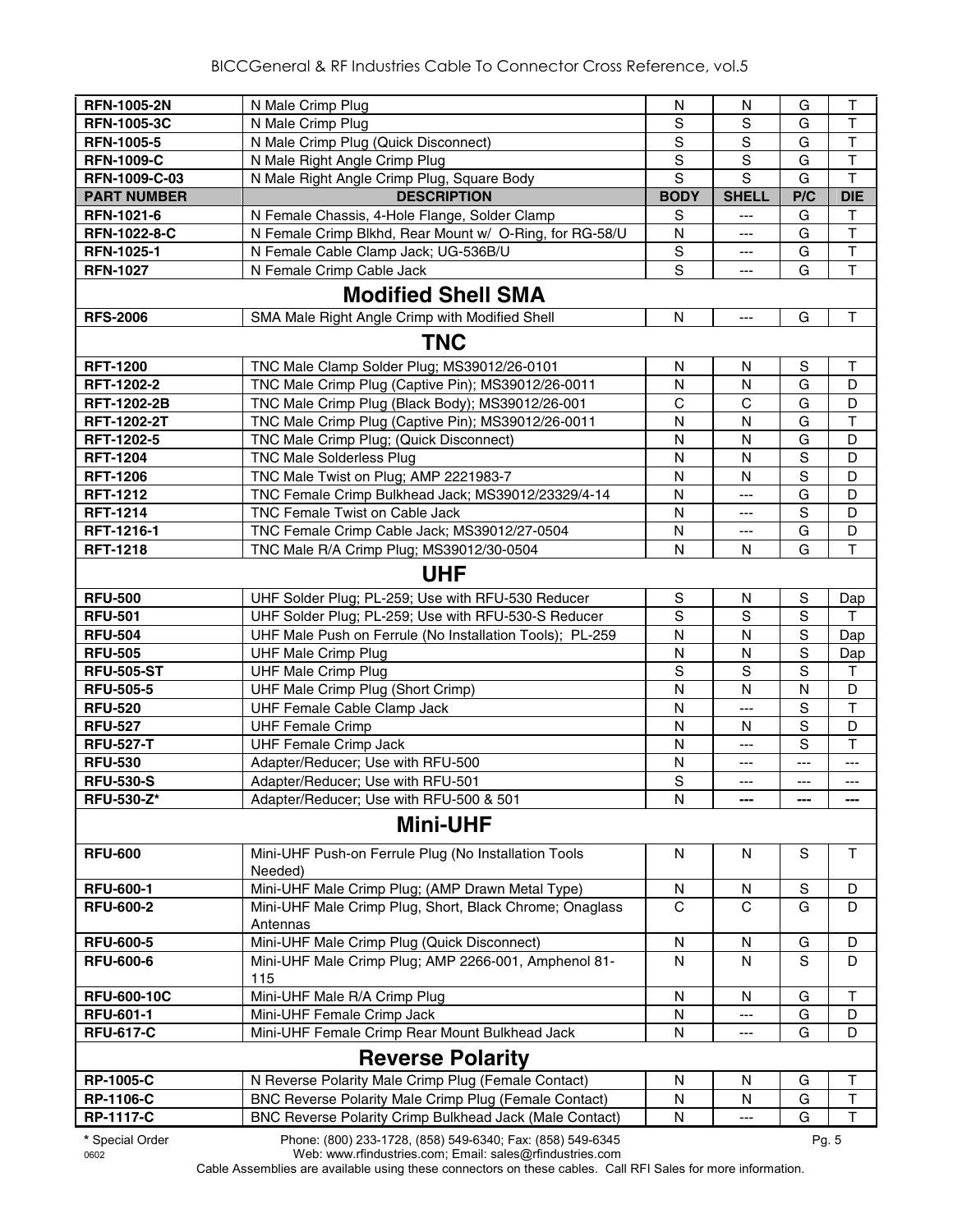| <b>RP-1202-C</b> | TNC Reverse Polarity Male Crimp Plug (Female Contact)   | N | N     | G |  |
|------------------|---------------------------------------------------------|---|-------|---|--|
| <b>RP-1212-C</b> | TNC Reverse Polarity Crimp Bulkhead Jack (Male Contact) | N | $---$ | G |  |
| <b>RP-3000-C</b> | SMA Reverse Polarity Male Crimp Plug (Female Contact)   | N | N     | G |  |
| RP-3000-1C       | SMA Reverse Polarity Male Crimp Plug (Female Contact)   |   |       | G |  |
| RP-3010-1C       | SMA Reverse Polarity R/A Crimp Plug (Female Contact)    |   |       | G |  |

| <b>PART NUMBER</b>  | <b>DESCRIPTION</b>                                      | <b>BODY</b> | <b>SHELL</b> | P/C | <b>DIE</b> |
|---------------------|---------------------------------------------------------|-------------|--------------|-----|------------|
| RP-3050-1C          | <b>SMA Reverse Polarity Crimp Jack (Male Contact)</b>   | N           | ---          | G   | т          |
| RP-3252-1C          | SMA Reverse Polarity Crimp Bulkhead Jack (Male Contact) | G           | ---          | G   | T          |
|                     | <b>SMA</b>                                              |             |              |     |            |
| <b>RSA-3000-C</b>   | SMA Male Crimp Plug                                     | N           | N            | G   | T          |
| <b>RSA-3000-1C</b>  | SMA Male Crimp Plug, Three Piece                        | N           | G            | G   | T          |
| <b>RSA-3010-C</b>   | SMA Male R/A Crimp Plug                                 | N           | N            | G   | т          |
| <b>RSA-3050-C</b>   | <b>SMA Female Crimp</b>                                 | N           | ---          | G   | т          |
| RSA-3060-C*         | SMA Female Right Angle Crimp Jack                       | N           | ---          | G   | T          |
| <b>RSA-3100-C</b>   | SMA Male Clamp Solder Plug                              | N           | N            | G   | T          |
| <b>RSA-3110-C</b>   | SMA Male Right Angle Clamp Plug                         | N           | N            | G   | T          |
| <b>RSA-3220-C*</b>  | SMA Male Crimp Bulkhead, 2-Hole Flange                  | N           | N            | G   | T          |
| <b>RSA-3230-C*</b>  | SMA Male Crimp Bulkhead, 4-Hole Flange                  | N           | N            | G   | T          |
| <b>RSA-3252-1C*</b> | SMA Female Crimp Bulkhead                               | G           | ---          | G   | T          |
| <b>RSA-3252-C</b>   | SMA Female Crimp Bulkhead                               | N           | ---          | G   | T          |
| <b>RSA-3260-C</b>   | SMA Female Crimp Bulkhead, 2-Hole Flange                | N           | ---          | G   | T          |
| <b>RSA-3270-C</b>   | SMA Female Crimp Bulkhead, 4-Hole Flange                | N           | ---          | G   | т          |
|                     | <b>Reverse Thread</b>                                   |             |              |     |            |
| <b>RT-1005-C</b>    | N Reverse Thread Male Crimp Plug                        | N           | N            | G   | т          |
| RT-1009-C-03        | N Reverse Thread Right Angle Male Crimp Plug            | N           | N            | G   | T          |
| <b>RT-1200-C</b>    | TNC Reverse Thread Male Clamp Plug                      | N           | N            | S   | T          |
| <b>RT-1202-C</b>    | TNC Reverse Thread Male Crimp Plug                      | N           | N            | G   | D          |
| RT-3000-1C          | SMA Reverse Thread Male Crimp Plug                      | N           | N            | G   | т          |

# **BICCGeneral C1100, C1104, C1106, C6102, C6113**

| <b>PART NUMBER</b>   | <b>DESCRIPTION</b>                                                                    | <b>SHELL</b> | <b>BODY</b> | P/C         | <b>DIE</b> |
|----------------------|---------------------------------------------------------------------------------------|--------------|-------------|-------------|------------|
|                      | <b>BNC</b>                                                                            |              |             |             |            |
| <b>RFB-1100-2</b>    | <b>BNC Male Clamp Plug</b>                                                            | N            | N           | G           | D          |
| <b>RFB-1100-2ST</b>  | <b>BNC Male Clamp Plug</b>                                                            | S            | S           | G           | T          |
| <b>RFB-1102-T</b>    | <b>BNC Male Solderless Clamp Plug</b>                                                 | N            | N           | S           | T          |
| <b>RFB-1106-C1ST</b> | <b>BNC Male Crimp Plug</b>                                                            | S            | S           | G           | T          |
| <b>RFB-1106-2TC1</b> | <b>BNC Male Crimp Plug</b>                                                            | N            | N           | G           | T          |
| <b>RFB-1106-C1</b>   | <b>BNC Male Crimp</b>                                                                 | N            | N           | G           | D          |
| RFB-1110-C-04        | BNC Male Right Angle Clamp Plug                                                       | S            | S           | G           | T          |
| <b>RFB-1110-C1</b>   | BNC Male Right Angle Crimp Plug, RG-55                                                | N            | N           | G           | T          |
| <b>RFB-1117-C1</b>   | BNC Female Crimp Rear Mount Bulkhead Jack                                             | N            | ---         | G           | D          |
| RFB-1123-C1          | <b>BNC Female Crimp</b>                                                               | N            | ---         | G           | T          |
|                      | <b>7/16 Din</b>                                                                       |              |             |             |            |
| RFD-1600-2-C1        | 7/16 Din Male Clamp Plug Combo Straight or Right Angle                                | S            | S           | S           | T          |
| RFD-1605-2-C1        | 7/16 Din Male Crimp Plug Combo Straight or Right Angle                                | S            | S           | S           | T          |
| RFD-1611-2-C1*       | 7/16 Din Male Crimp Rear Mount Bulkhead Plug                                          | S            | S           | S           | T          |
| RFD-1625-2-C1        | 7/16 Din Female Clamp Jack Combo Straight or Right Angle                              | S            | ---         | S           | T          |
| RFD-1630-2-C1        | 7/16 Din Female Crimp Jack Combo Straight or Right Angle                              | S            | ---         | S           | T          |
| RFD-1641-2-C1*       | 7/16 Din Female 4-Hole Flange Panel Mount Clamp Jack Combo<br>Straight or Right Angle | S            |             | S           | Τ          |
| RFD-1642-2-C1*       | 7/16 Din Female 4-Hole Flange Panel Mount Crimp Jack Combo                            | S            | ---         | $\mathbf S$ | Τ          |
| * Special Order      | Phone: (800) 233-1728, (858) 549-6340; Fax: (858) 549-6345                            |              |             | Pg. 6       |            |

0602 Web: www.rfindustries.com; Email: sales@rfindustries.com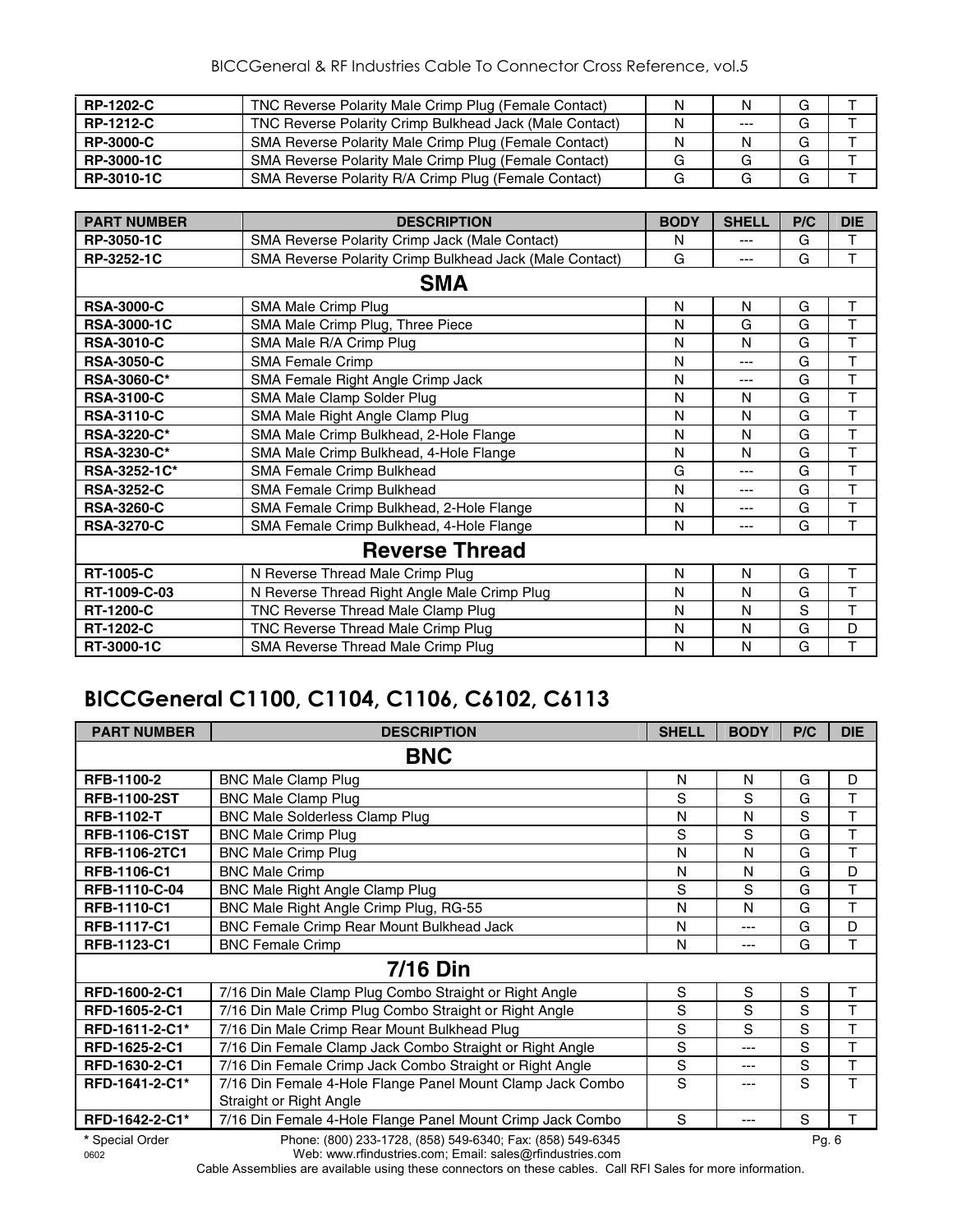|                    | Straight or Right Angle                                       |               |                |     |                         |
|--------------------|---------------------------------------------------------------|---------------|----------------|-----|-------------------------|
|                    | N                                                             |               |                |     |                         |
| <b>RFN-1000-N</b>  | N Male Clamp Plug                                             | ${\sf N}$     | N              | G   | T                       |
| <b>RFN-1000-1S</b> | N Male Clamp Plug                                             | S             | S              | G   | T                       |
| <b>RFN-1001-S</b>  | N Male Solder Plug                                            | S             | S              | G   | T                       |
| <b>RFN-1005-C1</b> | N Male Crimp Plug                                             | S             | N              | G   | T                       |
| RFN-1005-3C1       | N Male Crimp Plug                                             | S             | S              | G   | T                       |
| RFN-1005-5C1       | N Male Quick Disconnect Crimp Plug                            | S             | S              | G   | T                       |
| <b>PART NUMBER</b> | <b>DESCRIPTION</b>                                            | <b>BODY</b>   | <b>SHELL</b>   | P/C | <b>DIE</b>              |
| <b>RFN-1009-C1</b> | N Male R/A Crimp Plug                                         | S             | S              | G   | T                       |
| <b>RFN-1021-6</b>  | N Female 4-Hole Flange Panel Mount Clamp Jack                 | S             | ---            | G   | $\mathsf T$             |
| RFN-1022-8-C1      | N Female Crimp, Rear Mount Bulkhead, RG-142/U                 | $\mathsf{N}$  | ---            | G   | $\mathsf T$             |
| RFN-1025-1         | N Female Clamp Jack                                           | ${\mathsf S}$ | ---            | G   | $\overline{\mathsf{T}}$ |
| <b>RFN-1027-C1</b> | N Female Crimp Jack                                           | S             | ---            | G   | T                       |
|                    | <b>TNC</b>                                                    |               |                |     |                         |
| <b>RFT-1200</b>    | <b>TNC Male Clamp Plug</b>                                    | N             | N              | G   | $\mathsf{T}$            |
| RFT-1202-C1        | <b>TNC Male Crimp Plug</b>                                    | N             | N              | G   | D                       |
| RFT-1202-2TC1      | TNC Male Crimp, RG-142/U                                      | N             | $\mathsf{N}$   | G   | T                       |
| RFT-1212-C1        | TNC Female Crimp Bulkhead Jack, Rear Mount with D-Flat & O-   | N             | ---            | G   | D                       |
|                    | Ring                                                          |               |                |     |                         |
| <b>RFT-1216-C1</b> | <b>TNC Female Crimp Jack</b>                                  | N             | ---            | G   | D                       |
| RFT-1218-C1        | TNC Male R/A Crimp Plug                                       | N             | N              | G   | T                       |
|                    | <b>UHF</b>                                                    |               |                |     |                         |
| <b>RFU-500</b>     | UHF Solder Plug, PL-259                                       | $\mathbb S$   | N              | S   | Dap                     |
| <b>RFU-501</b>     | UHF Solder Plug, PL-259                                       | S             | S              | S   | т                       |
| <b>RFU-505-C1</b>  | <b>UHF Male Crimp</b>                                         | $\mathsf{N}$  | N              | S   | Dap                     |
| <b>RFU-520</b>     | <b>UHF Female Clamp Jack</b>                                  | N             | $\overline{a}$ | S   | т                       |
| <b>RFU-530</b>     | Reducer/Adapter, Use with RFU-500 & 501; UG-175/U             | ---           | N              | --- | ---                     |
| <b>RFU-530-S</b>   | Reducer/Adapter, Use with RFU-500 & 501; UG-175/U             | ---           | S              | --- | ---                     |
| <b>RFU-530-Z*</b>  | Reducer/Adapter, Use with RFU-500 & 501; UG-175/U             | ---           | N              | --- | ---                     |
|                    | <b>Mini-UHF</b>                                               |               |                |     |                         |
| RFU-600-1C1        | Mini-UHF Male Crimp Plug                                      | N             | N              | G   | D                       |
| <b>RFU-600-6C1</b> | Mini-UHF Male Crimp Plug                                      | N             | N              | S   | D                       |
| RFU-600-10C1       | Mini-UHF Male R/A Crimp Plug                                  | $\mathsf{N}$  | N              | G   | T                       |
| <b>RFU-601-C1</b>  | Mini-UHF Female Crimp Jack, Die-cast Zinc                     | N             | ---            | S   | D                       |
|                    | <b>Reverse Polarity</b>                                       |               |                |     |                         |
| RP-1005-C1         | N Reverse Polarity Crimp Plug (Female Contact)                | N             | N              | G   | Τ                       |
| RP-1202-C1         | <b>TNC Reverse Polarity Crimp Plug (Female Contact)</b>       | N             | N              | G   | Τ                       |
| RP-1212-C1         | TNC Reverse Polarity Rear Mount B/H Crimp Jack (Male Contact) | N             |                | G   | $\overline{\mathsf{T}}$ |
| RP-3000-C1         | SMA Reverse Polarity Crimp Plug (Female Contact)              | ${\sf N}$     | N              | G   | $\overline{\mathsf{T}}$ |
| RP-3000-1C1        | SMA Reverse Polarity Crimp Plug (Female Contact)              | G             | G              | G   | T                       |
| RP-3010-1C1        | SMA Reverse Polarity Right Angle Crimp Plug (Female Contact)  | G             | G              | G   | $\overline{\mathsf{T}}$ |
| RP-3050-1C1        | SMA Reverse Polarity Female Crimp Jack (Male Contact)         | G             | ---            | G   | $\overline{\mathsf{T}}$ |
| RP-3252-1C1        | SMA Reverse Polarity Bulkhead Crimp Jack (Male Contact)       | G             |                | G   | T                       |
|                    | <b>SMA</b>                                                    |               |                |     |                         |
| <b>RSA-3000-C1</b> | SMA Male Crimp Plug                                           | N             | N              | G   | Τ                       |
| RSA-3010-1C1       | SMA Male Right Angle Crimp                                    | G             | G              | G   | $\top$                  |
| <b>RSA-3010-C1</b> | SMA Male Right Angle Crimp                                    | N             | N              | G   | $\overline{\mathsf{T}}$ |
| <b>RSA-3050-C1</b> | SMA Female Crimp Jack                                         | N             |                | G   | $\sf T$                 |
| <b>RSA-3100-C</b>  | SMA Male Clamp Plug                                           | N             | N              | G   | $\overline{\mathsf{T}}$ |
| <b>RSA-3110-C</b>  | SMA Male Right Angle Clamp Plug                               | N             | N              | G   | $\sf T$                 |
| RSA-3252-1C1       | SMA Female Crimp Rear Mount Bulkhead Jack                     | G             | ---            | G   | $\top$                  |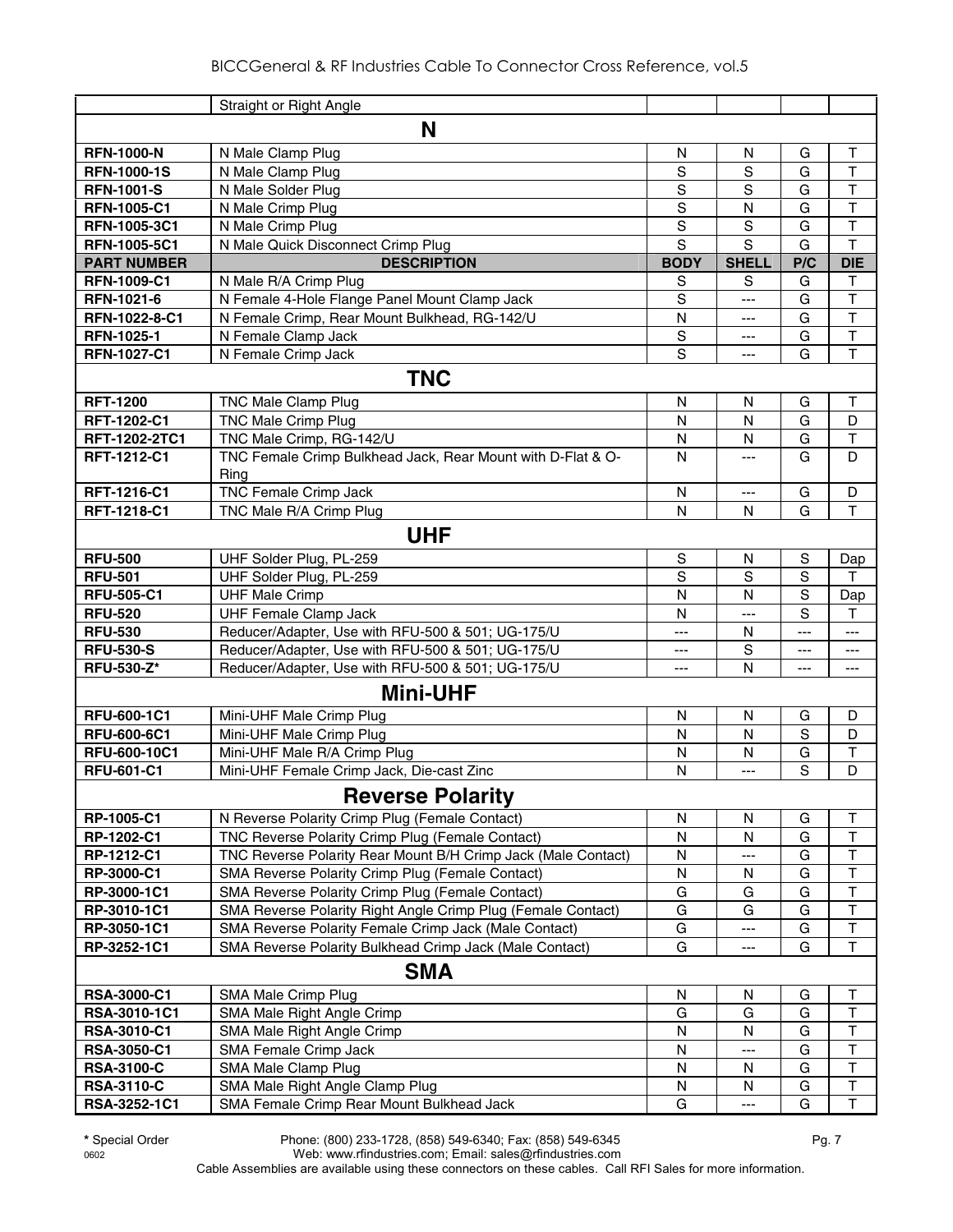| <b>RSA-3252-C1</b> | SMA Female Crimp Rear Mount Bulkhead Jack    | N | $- - -$ | G |  |
|--------------------|----------------------------------------------|---|---------|---|--|
|                    | <b>Reverse Thread</b>                        |   |         |   |  |
| RT-1005-C1         | N Reverse Thread Male Crimp Plug             | N |         | G |  |
| RT-1009-C1-03      | N Reverse Thread Male Right Angle Crimp Plug | N |         | G |  |
| <b>RT-1200-C</b>   | TNC Reverse Thread Male Crimp Plug           | N |         | G |  |
| RT-1202-C1         | TNC Reverse Thread Male Crimp Plug           | N |         | G |  |
| RT-3000-1C1        | SMA Reverse Thread Male Crimp Plug           | G |         | G |  |

#### **BICCGeneral C1110, C1112, C1135, C1161, C1162, C1163, C1164, C1165, C5755, C5770, C5836, C6141, C6144, C6201, C8005**

| <b>PART NUMBER</b> | <b>DESCRIPTION</b>                                   | <b>BODY</b>             | <b>SHELL</b>   | P/C            | <b>DIE</b>              |
|--------------------|------------------------------------------------------|-------------------------|----------------|----------------|-------------------------|
|                    | <b>BNC</b>                                           |                         |                |                |                         |
| <b>RFB-1701-D</b>  | <b>BNC Male Clamp Plug</b>                           | N                       | N              | G              | т                       |
| <b>RFB-1705</b>    | <b>BNC Male Twist-on Plug</b>                        | $\mathsf{N}$            | $\mathsf{N}$   | $\mathbf S$    | D                       |
| RFB-1706-9         | <b>BNC Male Crimp Plug (Quick Disconnect)</b>        | ${\sf N}$               | N              | G              | D                       |
| <b>RFB-1707-D</b>  | <b>BNC Male Crimp Plug</b>                           | N                       | N              | G              | $\overline{\mathsf{T}}$ |
| RFB-1707-2         | BNC Male Crimp Plug; UG-1789/U                       | N                       | N              | G              | D                       |
| RFB-1709-D*        | <b>BNC Male Right Angle Clamp Plug</b>               | $\mathsf{N}$            | N              | G              | $\mathsf T$             |
| <b>RFB-1710-D</b>  | <b>BNC Male Right Angle Crimp Plug</b>               | $\mathsf{N}$            | $\mathsf{N}$   | G              | $\overline{\mathsf{T}}$ |
| RFB-1710-D-05*     | BNC Male Right Angle Twist On Plug                   | N                       | N              | G              | $\mathsf T$             |
| <b>RFB-1717</b>    | <b>BNC Female Crimp Bulkhead Jack</b>                | $\mathsf{N}$            | $\overline{a}$ | G              | D                       |
| <b>RFB-1717-D</b>  | BNC Female Crimp Rear Mount Bulkhead Jack            | $\mathsf{N}$            | $\overline{a}$ | G              | $\overline{\mathsf{T}}$ |
| <b>RFB-1720</b>    | BNC Female Solder Clamp Socket; UG-261/U             | $\mathsf{N}$            | ---            | $\mathbf S$    | $\mathsf T$             |
| RFB-1720-D*        | <b>BNC Female Clamp Jack</b>                         | $\mathsf{N}$            | ---            | G              | $\mathsf T$             |
| <b>RFB-1722</b>    | <b>BNC Female Twist-on Socket Jack</b>               | $\mathsf{N}$            | ---            | $\mathbf S$    | D                       |
| <b>RFB-1724</b>    | <b>BNC Female Crimp Jack</b>                         | $\overline{N}$          | ---            | G              | D                       |
| <b>RFB-1724-D</b>  | <b>BNC Female Crimp Jack</b>                         | N                       | ---            | G              | $\mathsf T$             |
| <b>RFB-1760</b>    | BNC Wall Plate Flush Mount Crimp Jack                | ${\sf N}$               | ---            | G              | D                       |
| <b>RFB-1761</b>    | BNC Wall Plate Flush Mount Twist-on Jack             | $\mathsf{N}$            | $\overline{a}$ | G              | D                       |
|                    | <b>Mini Bayonet</b>                                  |                         |                |                |                         |
| <b>RFM-2000</b>    | Mini-Bayonet Female Crimp Cable Jack; Kings KM-59-23 | $\mathsf{N}$            | $\overline{a}$ | G              | $\mathsf T$             |
|                    | N                                                    |                         |                |                |                         |
| <b>RFN-1001-S</b>  | N Male Solder Plug                                   | S                       | $\mathbb S$    | G              | Τ                       |
| <b>RFN-1904-1N</b> | N Male Clamp Solder Plug; UG-603/U, A/U              | $\mathsf{N}$            | N              | G              | $\top$                  |
| <b>RFN-1904-1S</b> | N Male Clamp Solder Plug; UG-603/U, A/U              | S                       | $\overline{s}$ | G              | $\overline{\mathsf{T}}$ |
| <b>RFN-1907-2S</b> | N Male Crimp Plug                                    | $\overline{s}$          | $\overline{s}$ | G              | $\overline{\mathsf{T}}$ |
|                    | <b>TNC</b>                                           |                         |                |                |                         |
| RFT-1801*          | TNC Male Clamp Solder Plug                           | N                       | N              | S              | т                       |
| RFT-1803-1         | TNC Male Crimp Plug (Captive Pin); MS39012/26-0012   | $\mathsf{N}$            | N              | $\overline{G}$ | D                       |
| <b>RFT-1805</b>    | TNC Male Solderless Plug; Amphenol 31-5061           | $\overline{N}$          | N              | S              | D                       |
| <b>RFT-1807</b>    | TNC Male Twist on Plug; AMP 221983-1                 | $\overline{\mathsf{N}}$ | N              | $\mathbf S$    | D                       |
| <b>RFT-1813</b>    | TNC Female Crimp Bulkhead; MS39012/28-0012           | $\mathsf{N}$            | $\overline{a}$ | G              | D                       |
| <b>RFT-1815</b>    | TNC Female Twist on Cable Jack                       | N                       | $\overline{a}$ | S              | D                       |
|                    | <b>UHF</b>                                           |                         |                |                |                         |
| <b>RFU-500</b>     | UHF Solder Plug; PL-259; Use with RFU-531 Reducer    | S                       | N              | $\mathbf S$    | Dap                     |
| <b>RFU-501</b>     | UHF Solder Plug; PL-259; Use with RFU-531-S Reducer  | S                       | S              | S              | т                       |
| <b>RFU-506</b>     | <b>UHF Male Crimp Plug</b>                           | ${\sf N}$               | N              | S              | Dap                     |
| RFU-520-D-03       | <b>UHF Female Clamp Jack</b>                         | $\mathsf{N}$            | ---            | G              | Τ                       |
| <b>RFU-531</b>     | Adapter/Reducer; Use with RFU-500                    | $\overline{N}$          | N              | $\overline{a}$ | $\overline{a}$          |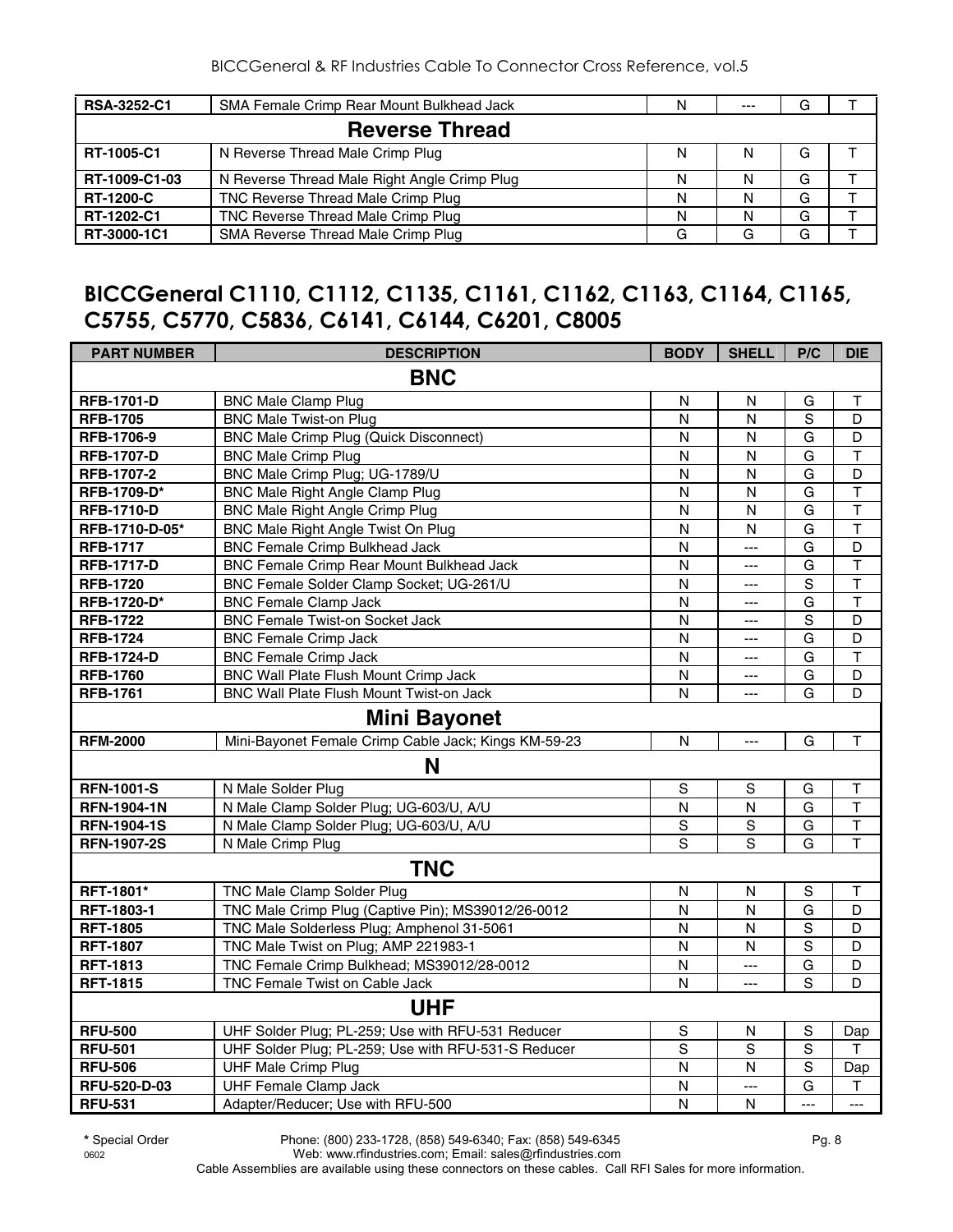BICCGeneral & RF Industries Cable To Connector Cross Reference, vol.5

| <b>RFU-531-S</b>  | Adapter/Reducer; Use with RFU-501     | $---$ | S     | $---$ | --- |  |  |
|-------------------|---------------------------------------|-------|-------|-------|-----|--|--|
| <b>RFU-531-Z*</b> | Adapter/Reducer; Use with RFU-501     | $---$ | S     | $---$ | --- |  |  |
| <b>Mini-UHF</b>   |                                       |       |       |       |     |  |  |
| <b>RFU-601-5</b>  | Mini-UHF Female Crimp Jack            | N     | $---$ | S     |     |  |  |
| <b>MHV</b>        |                                       |       |       |       |     |  |  |
| <b>RHV-100-D</b>  | Medium High Voltage Male Clamp Plug   | N     | N     | G     |     |  |  |
| <b>RHV-106-D</b>  | Medium High Voltage Male Crimp Plug   | N     | N     | G     |     |  |  |
| <b>RHV-124-D</b>  | Medium High Voltage Female Clamp Jack | N     | $---$ | G     |     |  |  |

#### **BICCGeneral C1102, C1103, C1142, C5834, C5842, C5844, C8025, C8027**

| <b>PART NUMBER</b> | <b>DESCRIPTION</b>                               | <b>BODY</b> | <b>SHELI</b> | P/C | <b>DIE</b> |
|--------------------|--------------------------------------------------|-------------|--------------|-----|------------|
|                    | <b>BNC</b>                                       |             |              |     |            |
| RFB-1707-D1        | <b>BNC Male Crimp Plug</b>                       | N           | N            | G   |            |
| <b>RFB-1717-D1</b> | <b>BNC Female Crimp Rear Mount Bulkhead Jack</b> | Ν           | $--$         | G   |            |

#### **BICCGeneral C3520**

| <b>PART NUMBER</b> | <b>DESCRIPTION</b>                               | <b>BODY</b> | <b>SHELL</b> | P/C | <b>DIE</b> |
|--------------------|--------------------------------------------------|-------------|--------------|-----|------------|
|                    | <b>BNC</b>                                       |             |              |     |            |
| <b>RFB-1707-D2</b> | <b>BNC Male Crimp Plug</b>                       | Ν           | N            | G   |            |
| RFB-1717-D2        | <b>BNC Female Crimp Rear Mount Bulkhead Jack</b> | Ν           | $---$        | ت   |            |

#### **BICCGeneral C3500**

| <b>PART NUMBER</b> | <b>DESCRIPTION</b>                               | <b>BODY</b> | <b>SHELL</b> | P/C | <b>DIE</b> |
|--------------------|--------------------------------------------------|-------------|--------------|-----|------------|
|                    | <b>BNC</b>                                       |             |              |     |            |
| <b>RFB-1707-D3</b> | <b>BNC Male Crimp Plug</b>                       | Ν           | N            | G   |            |
| <b>RFB-1717-D3</b> | <b>BNC Female Crimp Rear Mount Bulkhead Jack</b> | N           | $---$        | G   |            |

## **BICCGeneral C0990, C1109, C1113, C1152, C1154, C1176, C6161, C6178, C6179**

| <b>PART NUMBER</b>  | <b>DESCRIPTION</b>                               | <b>BODY</b> | <b>SHELL</b> | P/C | <b>DIE</b> |  |  |  |  |
|---------------------|--------------------------------------------------|-------------|--------------|-----|------------|--|--|--|--|
|                     | <b>BNC</b>                                       |             |              |     |            |  |  |  |  |
| <b>RFB-1101-1EN</b> | BNC Male Clamp Solder Plug; UG-959A/U            | N           | N            | G   | D          |  |  |  |  |
|                     | <b>7/16 Din</b>                                  |             |              |     |            |  |  |  |  |
| RFD-1600-2-E        | Male Clamp Combination Connector                 | S           | S            | S   | т          |  |  |  |  |
| <b>RFD-1605-2-E</b> | Male Crimp Combination Connector                 | S           | S            | S   |            |  |  |  |  |
| <b>RFD-1625-2-E</b> | Female Clamp Combination Connector               | S           | ---          | S   |            |  |  |  |  |
| RFD-1630-2-E        | Female Crimp Combination Connector               | S           | $---$        | S   | т          |  |  |  |  |
| RFD-1641-2-E*       | Female 4 Hole Flange Clamp Combination Connector | S           | $--$         | S   |            |  |  |  |  |
| RFD-1642-2-E*       | Female 4 Hole Flange Crimp Combination Connector | S           | ---          | S   |            |  |  |  |  |
|                     | N                                                |             |              |     |            |  |  |  |  |
| <b>RFN-1001-S</b>   | N Male Solder Plug                               | S           | S            | G   | т          |  |  |  |  |
| <b>RFN-1002-1N</b>  | N Male Solder Clamp Plug                         | N           | N            | G   |            |  |  |  |  |
| <b>RFN-1002-1S</b>  | N Male Solder Clamp Plug                         | S           | S            | G   |            |  |  |  |  |
| <b>RFN-1006-3E</b>  | N Male Crimp Plug; UG-1681/U                     | S           | S            | G   |            |  |  |  |  |
| <b>RFN-1008-3E</b>  | N Male Right Angle Clamp Plug                    | S           | S            | G   |            |  |  |  |  |

**\*** Special Order Phone: (800) 233-1728, (858) 549-6340; Fax: (858) 549-6345 Pg. 9 0602 Web: www.rfindustries.com; Email: sales@rfindustries.com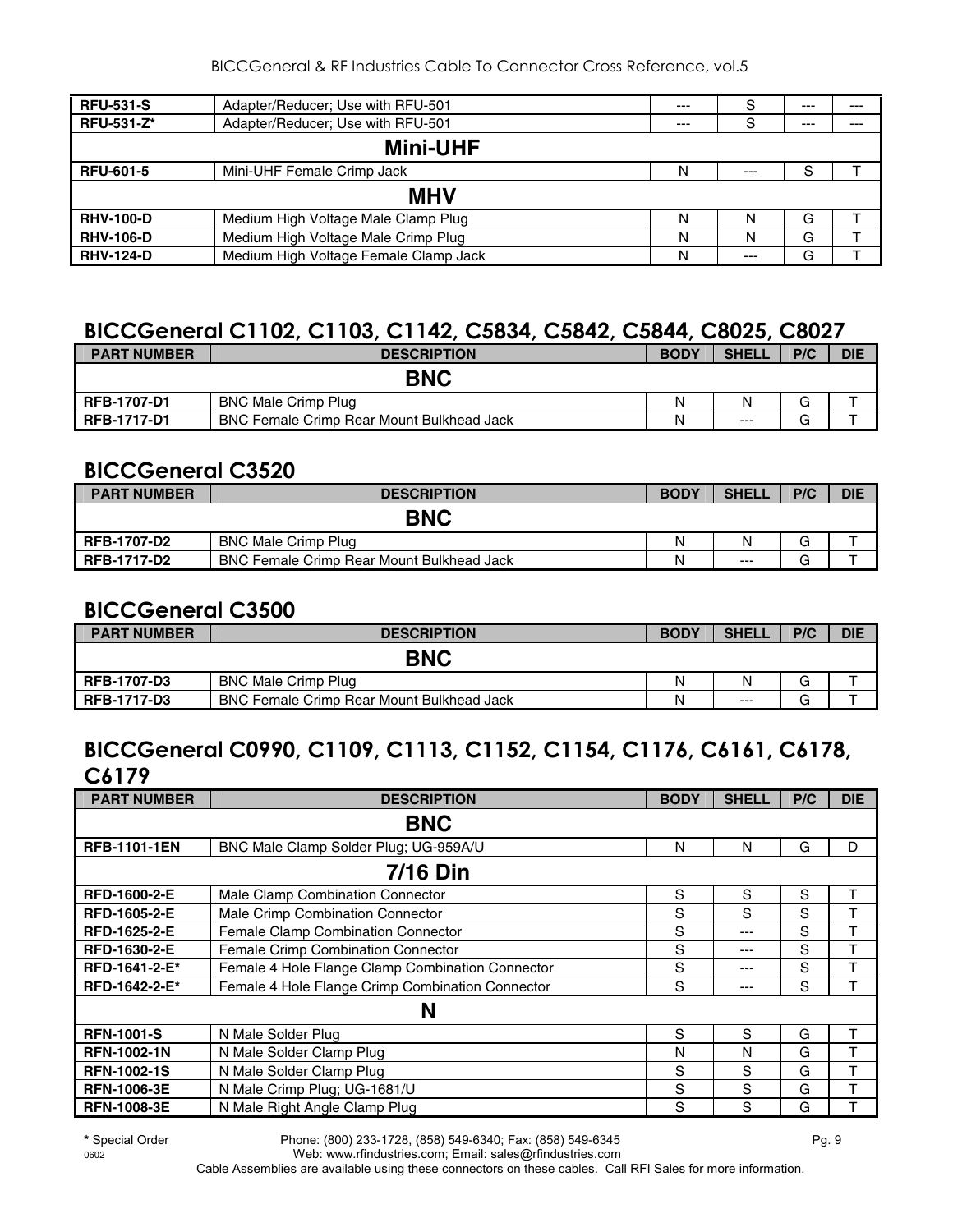| <b>RFN-1009-3E</b> | N Male Right Angle Crimp Plug                                  | S           | S            | G   |            |  |  |
|--------------------|----------------------------------------------------------------|-------------|--------------|-----|------------|--|--|
| RFN-1021-7*        | N Female 4-Hole Flange Panel Mount Clamp                       | S           | ---          | G   |            |  |  |
| <b>RFN-1024-1</b>  | N Female Cable Clamp Jack; UG-23D/U, F/U                       | S           | ---          | G   | т          |  |  |
| <b>RFN-1028</b>    | N Female Crimp Jack                                            | S           | ---          | G   | T          |  |  |
|                    | <b>TNC</b>                                                     |             |              |     |            |  |  |
| <b>RFT-1218-E*</b> | TNC Male Right Angle Crimp Plug                                | N           | N            | G   | т          |  |  |
| <b>RFT-1219-E</b>  | TNC Male Right Angle Clamp Plug                                | N           | N            | G   | T          |  |  |
| <b>UHF</b>         |                                                                |             |              |     |            |  |  |
| <b>RFU-500</b>     | UHF Solder Plug; PL-259                                        | S           | N            | S   | Dap        |  |  |
| <b>RFU-501</b>     | UHF Solder Plug; PL-259                                        | S           | S            | S   | т          |  |  |
| <b>RFU-503</b>     | UHF Male, Waterproof Plug (w/ Silicon Rubber O-Rings / Seals); | N           | N            | S   | T          |  |  |
|                    | PL-259                                                         |             |              |     |            |  |  |
| <b>RFU-507</b>     | <b>UHF Male Crimp Plug</b>                                     | N           | N            | S   | Dap        |  |  |
| <b>PART NUMBER</b> | <b>DESCRIPTION</b>                                             | <b>BODY</b> | <b>SHELL</b> | P/C | <b>DIE</b> |  |  |
| <b>RFU-507-S</b>   | <b>UHF Male Crimp Plug</b>                                     | S           | S            | S   | Dap        |  |  |
| <b>RFU-507-ST</b>  | <b>UHF Male Crimp Plug</b>                                     | S           | S            | S   | т          |  |  |
| <b>RFU-520-1E</b>  | <b>UHF Female Cable Clamp Jack</b>                             | N           | ---          | S   | т          |  |  |
|                    | <b>MHV</b>                                                     |             |              |     |            |  |  |
| <b>RHV-100-E</b>   | Medium High Voltage Male Clamp Plug                            | N           | N            | G   | т          |  |  |

#### **BICCGeneral C1190, C1191, C1192, C6181, C6182**

| <b>PART NUMBER</b> | <b>DESCRIPTION</b>                        | <b>BODY</b> | <b>SHELL</b> | P/C | <b>DIE</b> |
|--------------------|-------------------------------------------|-------------|--------------|-----|------------|
|                    | <b>BNC</b>                                |             |              |     |            |
| <b>RFB-1701-G</b>  | <b>BNC Male Clamp Plug</b>                | N           | N            | S   |            |
| <b>RFB-1707-G</b>  | <b>BNC Male Crimp Plug</b>                | N           | N            | G   |            |
| <b>RFB-1708</b>    | <b>BNC Male Crimp Plug</b>                | N           | N            | G   | D          |
| <b>RFB-1708-1T</b> | BNC Male Crimp Plug (Dbl. Shield)         | S           | N            | G   |            |
| <b>RFB-1710-G</b>  | <b>BNC Male Right Angle Crimp Plug</b>    | N           | N            | G   |            |
| <b>RFB-1717-G</b>  | BNC Female Crimp Rear Mount Bulkhead Jack | N           | $- - -$      | G   |            |
| <b>RFB-1724-G</b>  | <b>BNC Female Crimp Jack</b>              | N           | $---$        | G   |            |
|                    | N                                         |             |              |     |            |
| <b>RFN-1907-1G</b> | N Male Crimp Plug                         | S           | S            | G   |            |

#### **BICCGeneral C1180, C1198, C1199, C5015**

| S | S               | G |   |  |  |  |  |  |  |
|---|-----------------|---|---|--|--|--|--|--|--|
|   |                 |   |   |  |  |  |  |  |  |
|   |                 |   |   |  |  |  |  |  |  |
|   | <b>7/16 Din</b> |   |   |  |  |  |  |  |  |
| S | S               | S | т |  |  |  |  |  |  |
| S | S               | S | т |  |  |  |  |  |  |
| S | S               | S |   |  |  |  |  |  |  |
| S | ---             | S |   |  |  |  |  |  |  |
| S | ---             | S | т |  |  |  |  |  |  |
| S | ---             | S |   |  |  |  |  |  |  |
| S | ---             | S |   |  |  |  |  |  |  |
|   |                 |   |   |  |  |  |  |  |  |
| S | S               | G |   |  |  |  |  |  |  |
| S | S               | G |   |  |  |  |  |  |  |
| S | S               | G |   |  |  |  |  |  |  |
|   |                 |   |   |  |  |  |  |  |  |

**\*** Special Order Phone: (800) 233-1728, (858) 549-6340; Fax: (858) 549-6345 Pg. 10 Web: www.rfindustries.com; Email: sales@rfindustries.com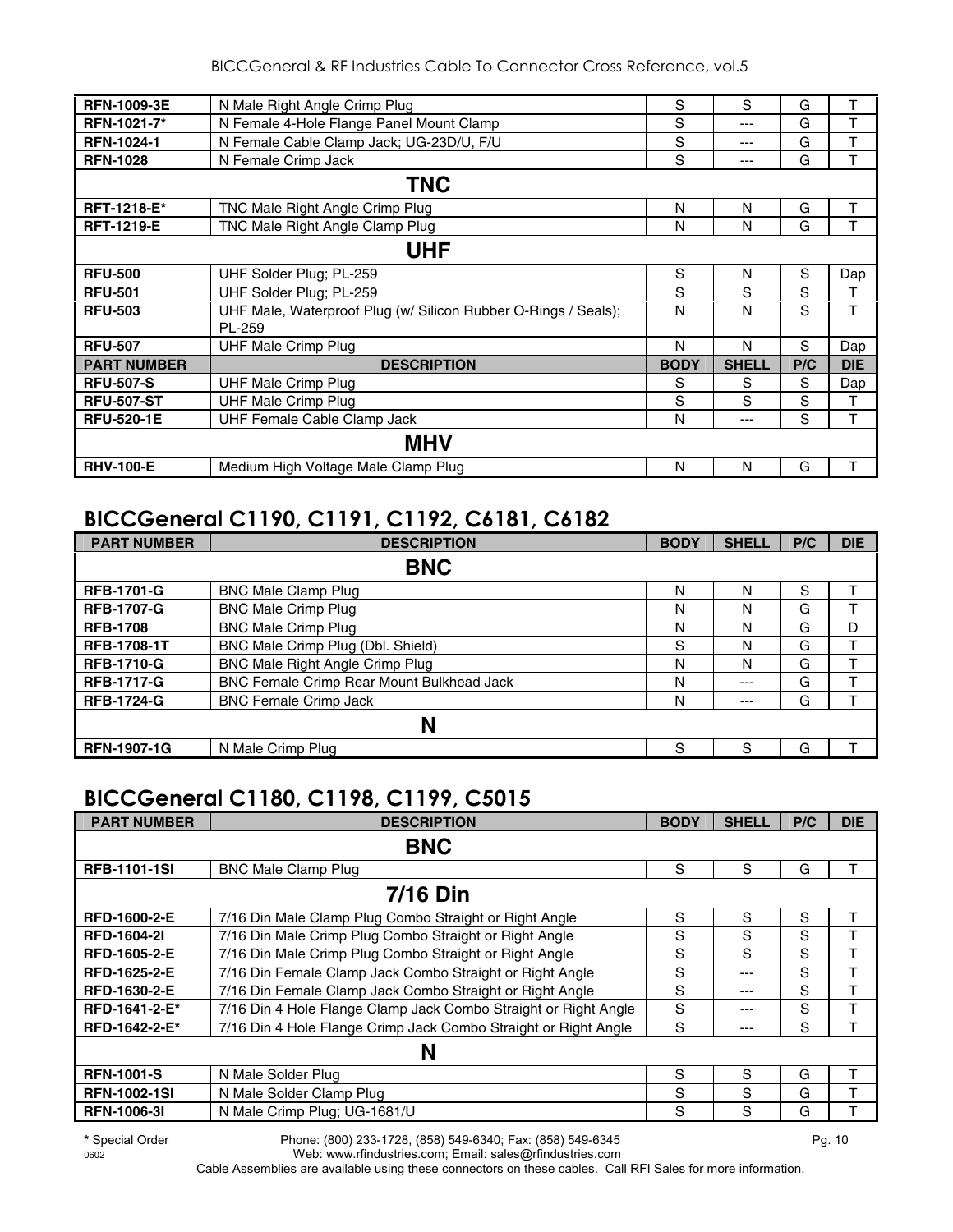| <b>RFN-1009-31</b>  | N Male Right Angle Crimp Plug                            | S           | S            | G   | т          |  |  |
|---------------------|----------------------------------------------------------|-------------|--------------|-----|------------|--|--|
| <b>RFN-1024-1SI</b> | N Female Cable Clamp Jack; UG-23D/U, F/U                 | S           | ---          | G   | T          |  |  |
| <b>RFN-1028-SI</b>  | N Female Crimp Cable Jack; UG-1688/U                     | S           | ---          | G   | T          |  |  |
|                     | <b>TNC</b>                                               |             |              |     |            |  |  |
| <b>RFT-1201-I*</b>  | TNC Male Clamp Plug                                      | N           | N            | G   | Т          |  |  |
| <b>RFT-1201-SI</b>  | TNC Male Clamp Plug                                      | S           | S            | G   | T          |  |  |
| <b>RFT-1214-I</b>   | <b>TNC Female Clamp Jack</b>                             | N           | ---          | G   | T          |  |  |
| <b>UHF</b>          |                                                          |             |              |     |            |  |  |
| <b>RFU-500</b>      | <b>UHF Male Solder Plug</b>                              | S           | N            | S   | Dap        |  |  |
| <b>RFU-501</b>      | <b>UHF Male Solder Plug</b>                              | S           | S            | S   | т          |  |  |
| <b>RFU-503</b>      | UHF Male Clamp Plug, Waterproof w/Silicon Rubber O-Rings | N           | N            | S   | T          |  |  |
| <b>RFU-507-SI</b>   | <b>UHF Male Crimp Plug</b>                               | S           | S            | S   | T          |  |  |
| <b>RFU-520-I*</b>   | <b>UHF Female Clamp Jack</b>                             | N           | ---          | S   | T          |  |  |
|                     | <b>Reverse Polarity</b>                                  |             |              |     |            |  |  |
| RP-1006-3I          | N Reverse Polarity Male Crimp Plug                       | N           | N            | G   | T          |  |  |
| <b>PART NUMBER</b>  | <b>DESCRIPTION</b>                                       | <b>BODY</b> | <b>SHELL</b> | P/C | <b>DIE</b> |  |  |
| <b>RP-1028-I</b>    | N Reverse Polarity Female Crimp Jack                     | N           | N            | G   | т          |  |  |
| <b>RP-1202-I</b>    | TNC Reverse Polarity Male Crimp Plug                     | N           | ---          | G   | T          |  |  |
| <b>RP-1216-I</b>    | TNC Reverse Polarity Female Crimp Jack                   | N           | ---          | G   | T          |  |  |
| <b>RP-3000-I</b>    | SMA Reverse Polarity Male Crimp Plug                     | N           | N            | G   | T          |  |  |
|                     | <b>SMA</b>                                               |             |              |     |            |  |  |
| <b>RSA-3000-I</b>   | SMA Male Crimp Plug                                      | N           | N            | G   |            |  |  |

#### **BICCGeneral C5761, C5774, C5775, C5776, C5777, C5802, C5804, C5814, C5820, C5822, C5824, C5826**

| <b>PART NUMBER</b> | <b>DESCRIPTION</b>                               | <b>BODY</b> | <b>SHELL</b> | P/C | <b>DIE</b> |  |  |  |
|--------------------|--------------------------------------------------|-------------|--------------|-----|------------|--|--|--|
|                    | <b>BNC</b>                                       |             |              |     |            |  |  |  |
| <b>RFB-1707-Q</b>  | <b>BNC Male Crimp Plug</b>                       | N           | N            | G   |            |  |  |  |
| <b>RFB-1710-Q</b>  | BNC Male Right Angle Crimp Plug                  | N           | N            | G   |            |  |  |  |
| <b>RFB-1717-Q</b>  | <b>BNC Female Crimp Rear Mount Bulkhead Jack</b> | N           | $---$        | G   |            |  |  |  |
| <b>RFB-1724-Q</b>  | <b>BNC Female Crimp Jack</b>                     | N           | $---$        | G   |            |  |  |  |
|                    | <b>TNC</b>                                       |             |              |     |            |  |  |  |
| <b>RFT-1803-Q</b>  | TNC Male Crimp Plug                              | N           | N            | G   | D          |  |  |  |

#### **BICCGeneral C3521, C3523, C5760**

| <b>PART NUMBER</b> | <b>DESCRIPTION</b>         | <b>BODY</b> | <b>SHELL</b> | P/C | <b>DIE</b> |
|--------------------|----------------------------|-------------|--------------|-----|------------|
|                    | <b>BNC</b>                 |             |              |     |            |
| <b>RFB-1707-Q1</b> | <b>BNC Male Crimp Plug</b> | Ν           | N            |     |            |

#### **BICCGeneral C5011, C5025, C5029, C5034, C5039, C5041, C5043**

| <b>PART NUMBER</b> | <b>DESCRIPTION</b>                               | <b>BODY</b> | <b>SHELL</b> | P/C | <b>DIE</b> |  |  |
|--------------------|--------------------------------------------------|-------------|--------------|-----|------------|--|--|
| <b>BNC</b>         |                                                  |             |              |     |            |  |  |
| <b>RFB-1707-R</b>  | <b>BNC Male Crimp Plug</b>                       | N           | Ν            | G   |            |  |  |
| <b>RFB-1710-R</b>  | <b>BNC Male Right Angle Crimp Plug</b>           | Ν           |              | G   |            |  |  |
| <b>RFB-1717-R</b>  | <b>BNC Female Crimp Rear Mount Bulkhead Jack</b> | Ν           | $---$        | G   |            |  |  |
| <b>RFB-1724-R</b>  | <b>BNC Female Crimp Jack</b>                     | Ν           | $---$        | G   |            |  |  |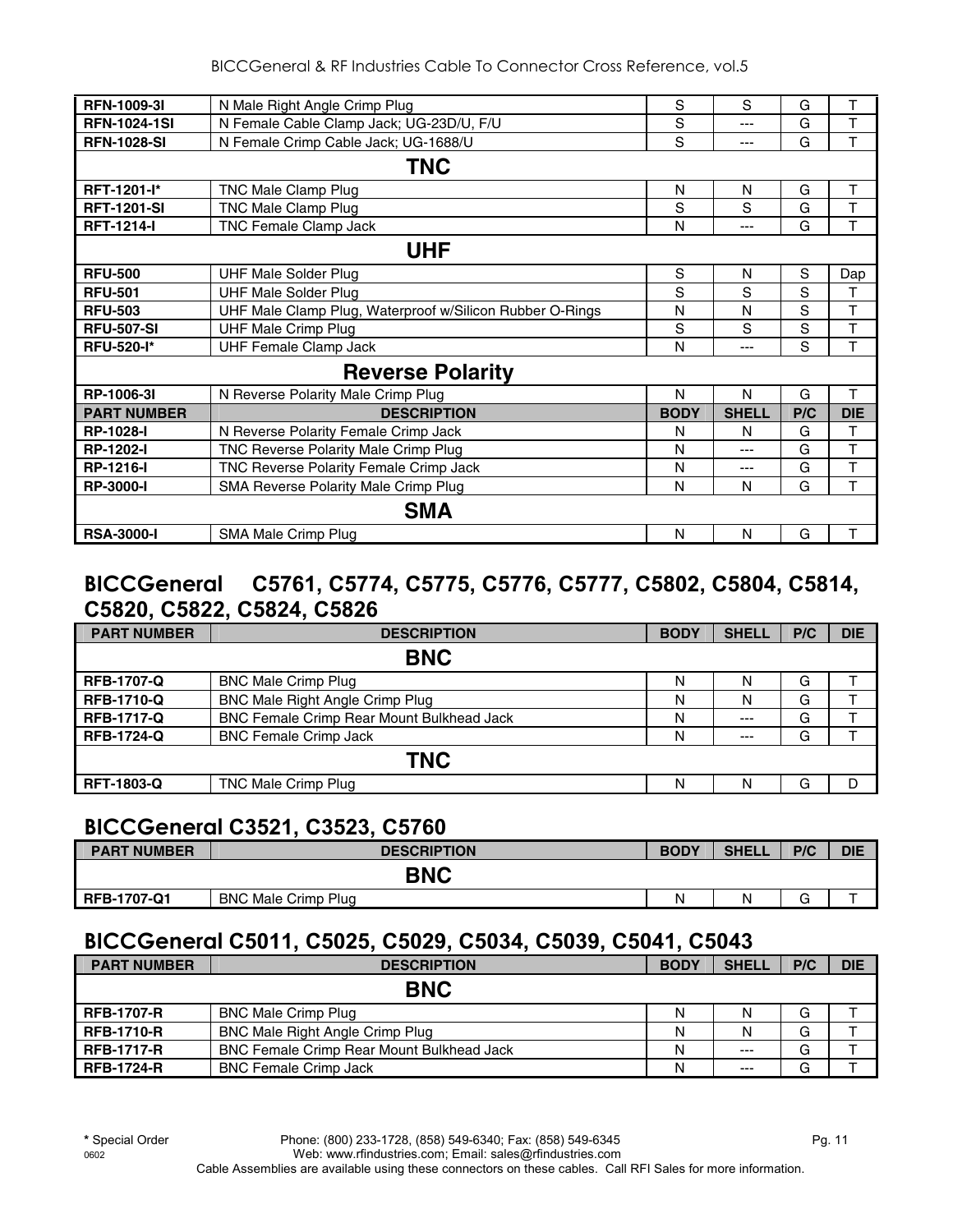#### **BICCGeneral 1160**

| <b>PART NUMBER</b> | <b>DESCRIPTION</b>         | <b>BODY</b> | <b>SHELL</b> | P/C    | <b>DIE</b> |
|--------------------|----------------------------|-------------|--------------|--------|------------|
|                    | <b>BNC</b>                 |             |              |        |            |
| <b>RFB-1707-R1</b> | <b>BNC Male Crimp Plug</b> | N           | N            | $\sim$ |            |

#### **BICCGeneral C1158**

| <b>PART NUMBER</b>     | <b>DESCRIPTION</b>                        | <b>BODY</b> | <b>SHELL</b> | P/C | <b>DIE</b> |  |
|------------------------|-------------------------------------------|-------------|--------------|-----|------------|--|
|                        | <b>BNC</b>                                |             |              |     |            |  |
| <b>RFB-1707-S1</b>     | <b>BNC Male Crimp Plug</b>                | N           | N            | G   | т          |  |
| <b>RFB-1710-S1</b>     | <b>BNC Male Right Angle Crimp Plug</b>    | N           | N            | G   |            |  |
| <b>RFB-1717-S1</b>     | BNC Female Crimp Rear Mount Bulkhead Jack | N           | ---          | G   | т          |  |
| <b>RFB-1724-S1</b>     | <b>BNC Female Crimp Jack</b>              | N           | ---          | G   | т          |  |
|                        | Mini-SMB 75 Ohm                           |             |              |     |            |  |
| RSB-200-1-179DS        | Mini-SMB Crimp Plug                       | G           | ---          | G   | т          |  |
| <b>RSB-210-1-179DS</b> | Mini-SMB Right Angle Crimp Plug           | G           | ---          | G   | т          |  |
| <b>RSB-220-1-179DS</b> | Mini-SMB Crimp Jack                       | G           | ---          | G   | т          |  |
| <b>PART NUMBER</b>     | <b>DESCRIPTION</b>                        | <b>BODY</b> | <b>SHELL</b> | P/C | <b>DIE</b> |  |
| RSB-221-1-179DS        | Mini-SMB Crimp Jack                       | G           | ---          | G   | т          |  |
|                        | SMB 75 Ohm                                |             |              |     |            |  |
| <b>RSB-300-1-179DS</b> | SMB Crimp Plug                            | G           | ---          | G   | т          |  |
| <b>RSB-301-179DS</b>   | SMB Crimp Plug, with Locking Shell        | N           | ---          | G   |            |  |
| <b>RSB-310-1-179DS</b> | SMB Right Angle Crimp Plug                | G           | ---          | G   |            |  |

#### **BICCGeneral C1108**

| <b>PART NUMBER</b>  | <b>DESCRIPTION</b>                                        | <b>BODY</b>    | <b>SHELL</b>   | P/C | <b>DIE</b>              |  |
|---------------------|-----------------------------------------------------------|----------------|----------------|-----|-------------------------|--|
| <b>BNC</b>          |                                                           |                |                |     |                         |  |
| <b>RFB-1101-1X</b>  | BNC Male Clamp Solder Plug; UG-959A/U                     | N              | N              | G   | D                       |  |
| <b>RFB-1107-1X</b>  | <b>BNC Male Crimp Plug</b>                                | N              | N              | G   | D                       |  |
| <b>RFB-1110-X</b>   | BNC Male R/A Crimp Plug                                   | N              | $\mathsf{N}$   | G   | T                       |  |
| <b>RFB-1124-1X</b>  | <b>BNC Female Crimp Jack</b>                              | N              | $---$          | G   | D                       |  |
|                     | <b>7/16 Din</b>                                           |                |                |     |                         |  |
| RFD-1600-2-X        | 7/16 Din Male Clamp Plug Combo Straight or Right Angle    | S              | S              | S   | T                       |  |
| <b>RFD-1605-2-X</b> | 7/16 Din Male Crimp Plug Combo Straight or Right Angle    | S              | S              | S   | T                       |  |
| <b>RFD-1625-2-X</b> | 7/16 Din Female Clamp Jack Combo Straight or Right Angle  | $\mathbf S$    | $---$          | S   | T                       |  |
| RFD-1630-2-X        | 7/16 Din Female Crimp Jack Combo Straight or Right Angle  | $\mathbf S$    | $---$          | S   | T                       |  |
| RFD-1641-2-X*       | 7/16 Din Female 4 Hole Flange Clamp Combo Straight or R/A | S              | ---            | S   | T                       |  |
| <b>FME</b>          |                                                           |                |                |     |                         |  |
| <b>RFE-6050-X</b>   | FME Female Crimp Jack                                     | N              | $---$          | G   | T                       |  |
| N                   |                                                           |                |                |     |                         |  |
| <b>RFN-1001-S</b>   | N Male Solder Plug                                        | S              | S              | G   | $\mathsf T$             |  |
| <b>RFN-1004-1SX</b> | N Male Clamp Plug                                         | $\mathbf S$    | S              | G   | T                       |  |
| <b>RFN-1007-2SX</b> | N Male Crimp Plug                                         | $\mathbf S$    | S              | G   | T                       |  |
| <b>RFN-1009-X*</b>  | N Male Right Angle Crimp Plug                             | $\overline{s}$ | $\overline{s}$ | G   | $\overline{\mathsf{T}}$ |  |
| RFN-1009-X-04       | N Male Right Angle Crimp Plug                             | N              | N              | G   | T                       |  |
| <b>RFN-1026-1X</b>  | N Female Clamp Jack                                       | $\mathbf S$    | $---$          | G   | T                       |  |
| <b>RFN-1029-SX</b>  | N Female Crimp Jack                                       | S              | ---            | G   | T                       |  |
| <b>TNC</b>          |                                                           |                |                |     |                         |  |
| <b>RFT-1201-1X</b>  | TNC Male Clamp Plug                                       | N              | N              | G   | Τ                       |  |

**\*** Special Order Phone: (800) 233-1728, (858) 549-6340; Fax: (858) 549-6345 Pg. 12 Web: www.rfindustries.com; Email: sales@rfindustries.com